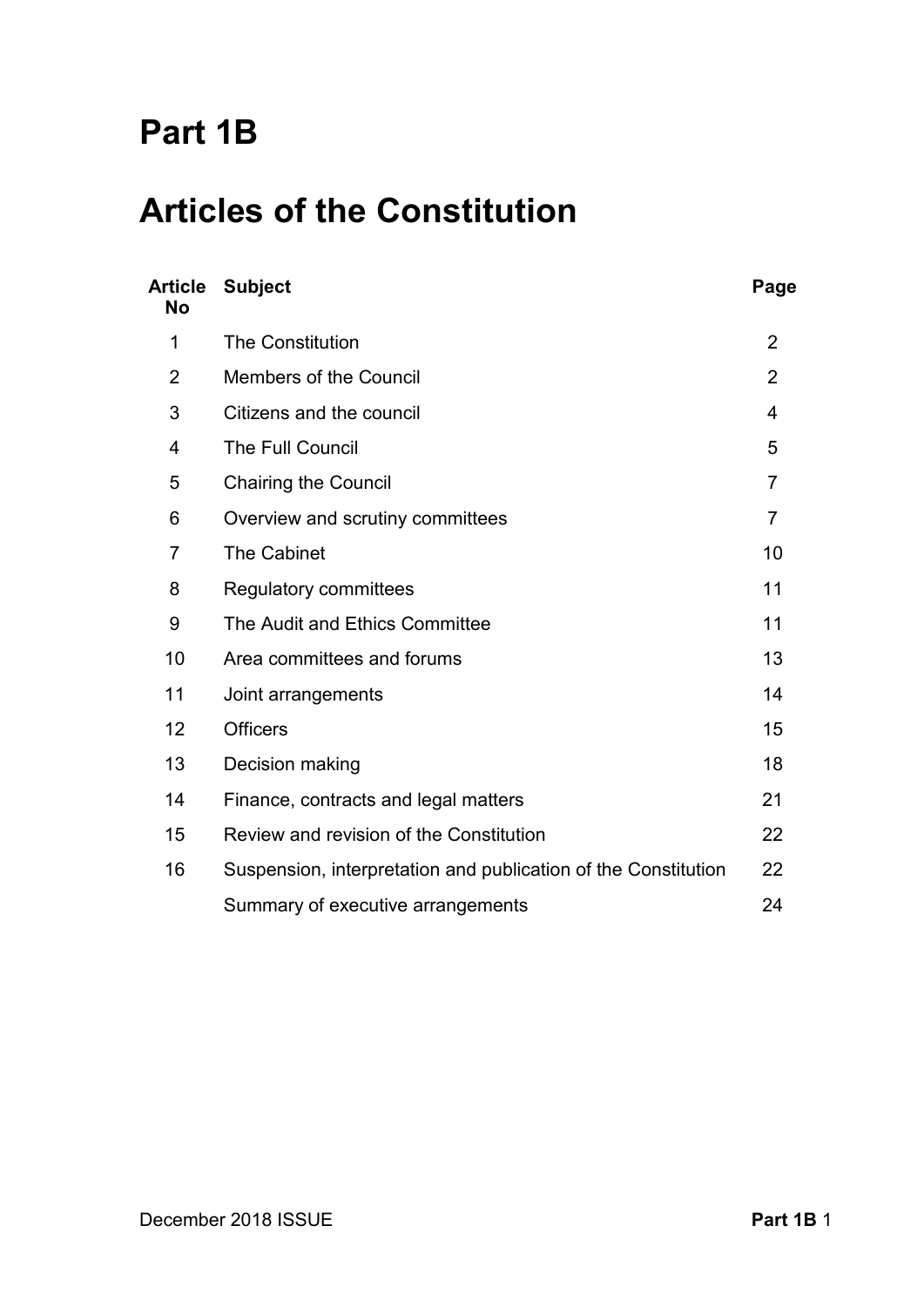# **Article 1 – The Constitution**

### **1.1 Powers of the Council**

The Council will exercise all its powers and duties in accordance with the law and this constitution.

### **1.2 The Constitution**

This constitution, and all its appendices, is the constitution of the Rugby Borough Council.

### **1.3 Purpose of the Constitution**

The purpose of the constitution is to:

- (a) enable the council to provide clear leadership to the community in partnership with citizens, businesses and other organisations;
- (b) support the active involvement of citizens in the process of local authority decision-making;
- (c) enable decisions to be taken efficiently and effectively;
- (d) promote high standards of conduct by councillors and officers and provide a means of holding decision-makers to public account;
- (e) ensure that no one will review or scrutinise a decision in which they were directly involved; and
- (f) ensure that those responsible for decision-making are clearly identifiable to local people and that they explain the reasons for decisions.

# **Article 2 – Members of the Council**

# **2.1 Composition and eligibility**

### (a) **Composition**

The Council will comprise 42 members, otherwise called councillors. One or three councillors will be elected by the voters of each ward.

# (b) **Eligibility**

Only registered voters of the borough or those living or working there will be eligible to hold the office of councillor.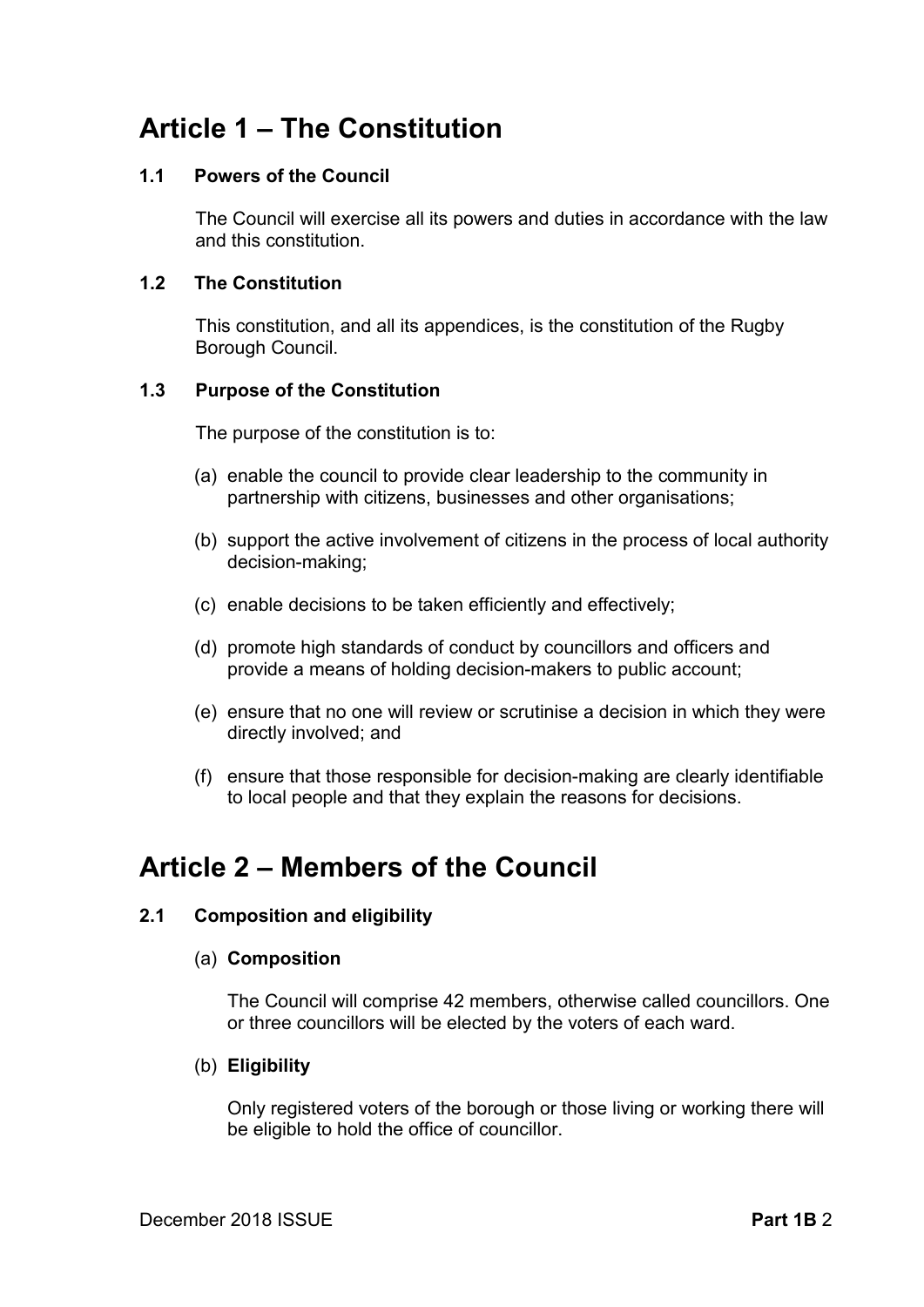# **2.2 Election and terms of councillors**

The ordinary election of a third (or as near as may be) of all councillors will normally be held on the first Thursday in May each year, except that in 2017 and every fourth year thereafter there will be no regular election. The terms of office of councillors will normally be four years starting on the fourth day after being elected and finishing on the fourth day after the date of the regular election four years later.

# **2.3 Roles and functions of all councillors**

### (a) **Key roles**

All councillors will:

- (i) collectively be the ultimate policy-makers and carry out a number of strategic and corporate management functions;
- (ii) contribute to the good governance of the area and actively encourage community participation and citizen involvement in decision making;
- (iii) effectively represent the interests of their ward and of individual constituents;
- (iv) respond to constituents' enquiries and representations, fairly and impartially;
- (v) participate in the governance and management of the council; and
- (vi) maintain the highest standards of conduct and ethics in the conduct of council business.

# (b) **Rights and duties**

- (i) Councillors will have such rights of access to such documents, information, land and buildings of the council as are necessary for the proper discharge of their functions and in accordance with the law.
- (ii) Councillors will not make public information which is confidential or exempt.
- (iii) For these purposes, "confidential" and "exempt" information are defined in the Access to Information Standing Orders in Part 3D 10.3 and 10.4 of this constitution.

### **2.4 Conduct**

Councillors will at all times observe the Members' Code of Conduct and the Protocol on Councillor/Officer Relations set out in Parts 4 of this constitution.

### **2.5 Allowances**

Councillors will be entitled to receive allowances in accordance with the Members' Allowances Scheme set out in Part 5 of this constitution.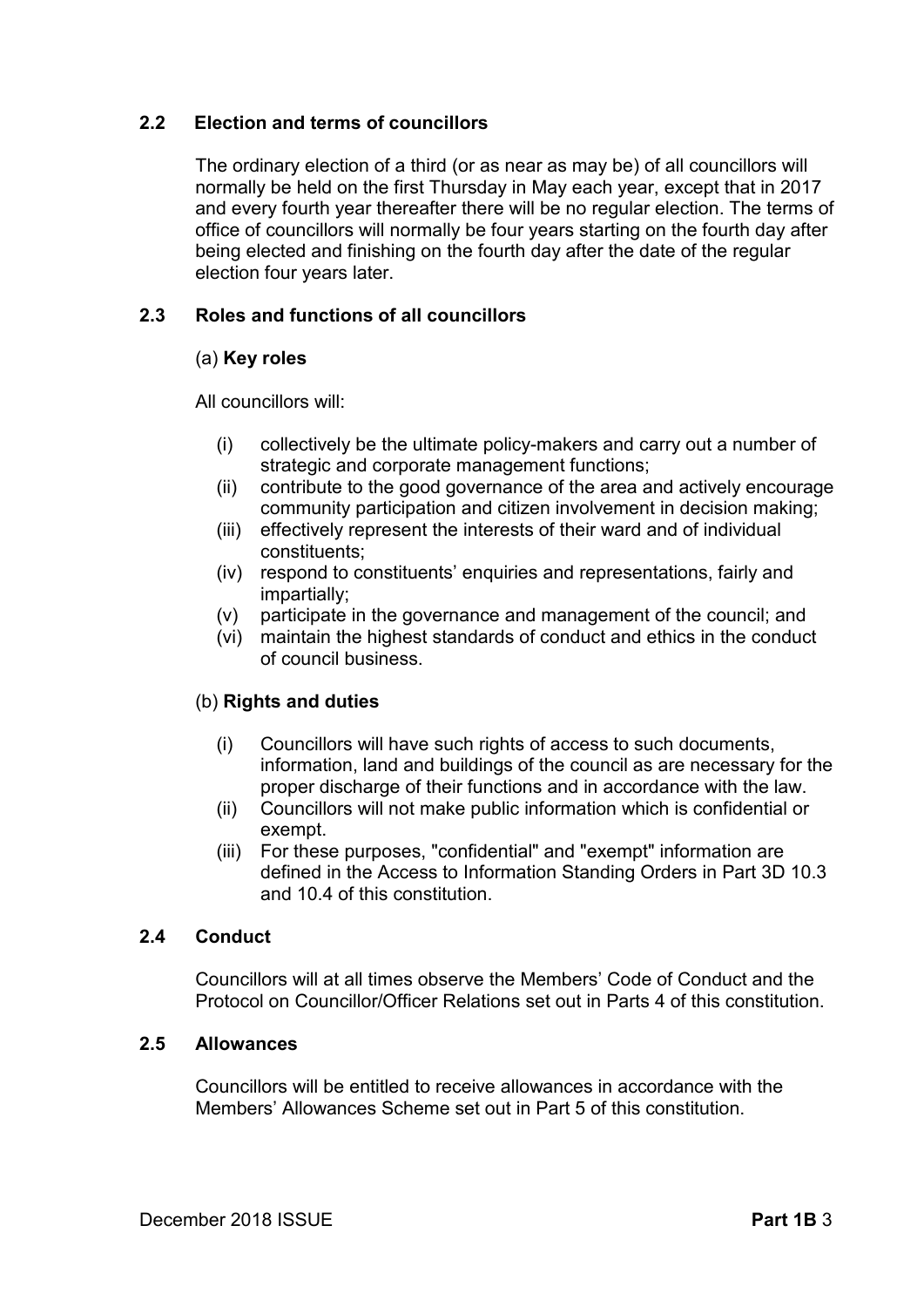# **Article 3 – Citizens and the council**

### **3.1 Citizens' rights**

Citizens have the rights set out below. Their rights to information and to participate are explained in more detail in the Access to Information Standing Orders in Part 3 of this constitution.

### (a) **Voting and petitions**

Citizens on the borough's electoral roll have the right to vote. They may also sign a petition to request a referendum for an elected mayor form of constitution.

### (b) **Information**

Citizens have the right to:

- (i) attend meetings of the Council, the Cabinet and committees except where confidential or exempt information is likely to be disclosed, and the meeting is therefore held in private;
- (ii) find out from the Forward Plan what key decisions will be taken by the Cabinet and officers and when;
- (iii) see reports and background papers, and any records of decisions made by the Council and the Cabinet; and
- (iv) inspect the council's accounts and make their views known to the external auditor.

### (c) **Participation**

Citizens have the right to participate in the Council's question time where provided for in Part 3A of this constitution and, where appropriate, participate in committees' question times and contribute to investigations by committees.

### (d) **Complaints**

Citizens have the right to complain to:

- (i) the council itself under its complaints scheme;
- (ii) the Ombudsman after using the council's own complaints scheme.

### **3.2 Citizens' responsibilities**

Citizens must not be violent, abusing or threatening to councillors or officers and must not willfully harm things owned by the council, councillors or officers.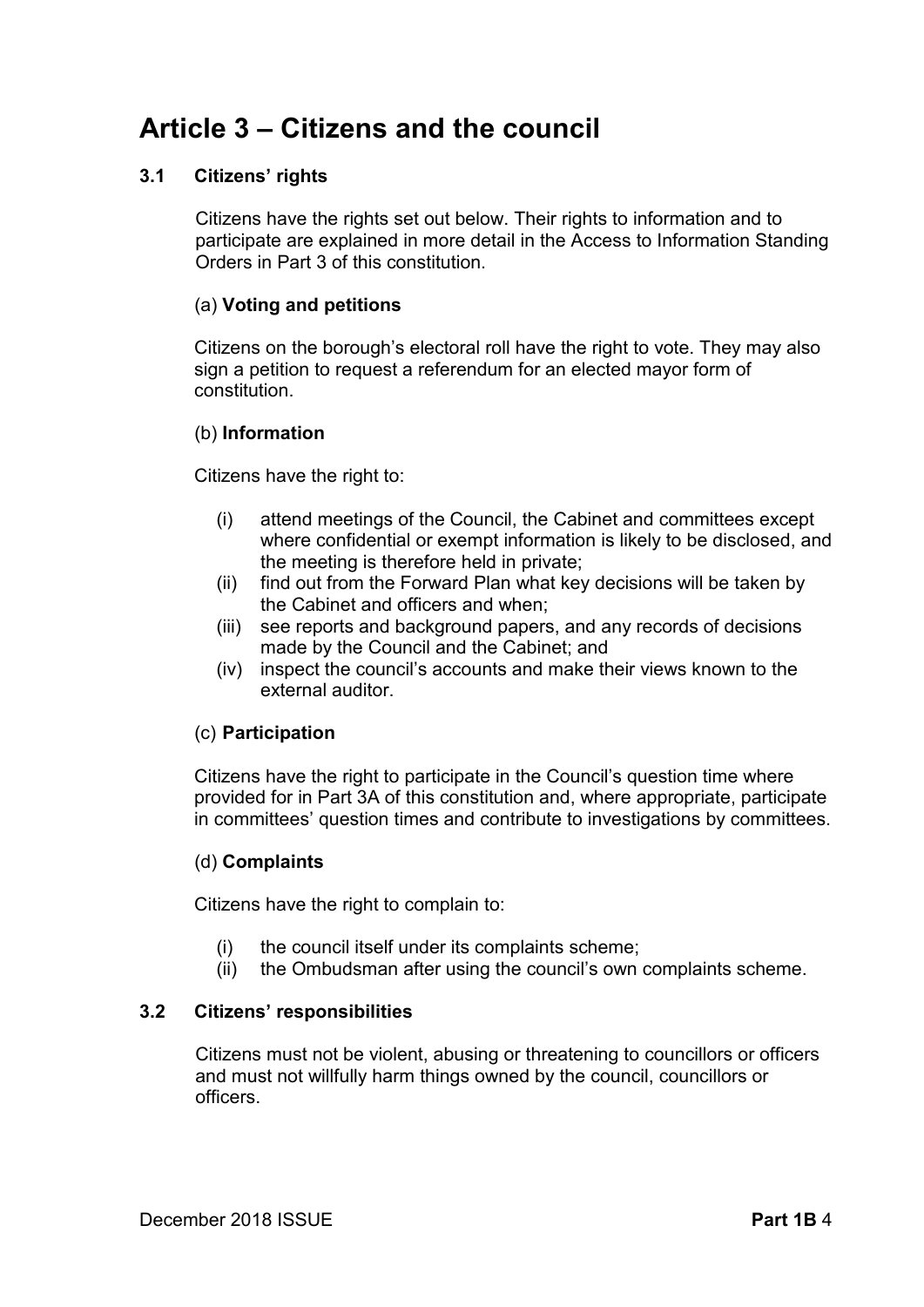# **Article 4 – The Full Council**

### **4.1 Meanings**

(a) The **Policy Framework** means the following plans and strategies:

- (i) Those required by the Local Authorities (Functions and Responsibilities) (England) Regulations 2000 and any regulations under Section 32 of the Local Government Act 2000:
	- Community Strategy
	- Crime and Disorder Reduction Strategy
	- Local Development Framework
- (ii) Those other plans and strategies which Chapter 2 of the former Department for the Environment Transport and the Regions Guidance recommends should be adopted by the Council as part of the Policy Framework:
	- Corporate Strategy
	- Food Service Plan
	- Housing Strategy
	- Sustainable Community Strategy
- (iii) Any other plans and strategies which the Council may decide from time to time to adopt as part of its Policy Framework. A full list of the plans and strategies adopted by the Council as part of the Policy Framework is set out in Part 3 of this constitution.
- (b) The **budget** includes the allocation of financial resources to different services and projects, proposed contingency funds, the council tax base, setting the council tax and decisions relating to the control of the council's borrowing requirement, the control of its capital expenditure and the setting of virement limits.
- (c) **Housing Land Transfer** means the approval or adoption of applications (whether in draft form or not) to the Secretary of State for approval of a programme of disposal of 500 or more properties to a person under the Leasehold Reform, Housing and Urban Development Act 1993 or to dispose of land used for residential purposes where approval is required under sections 32 or 43 of the Housing Act 1985.
- (d) **Executive functions** means those functions which by law must be the responsibility of the Cabinet.
- (e) **Non-executive functions** means those functions which by law must not be the responsibility of the Cabinet.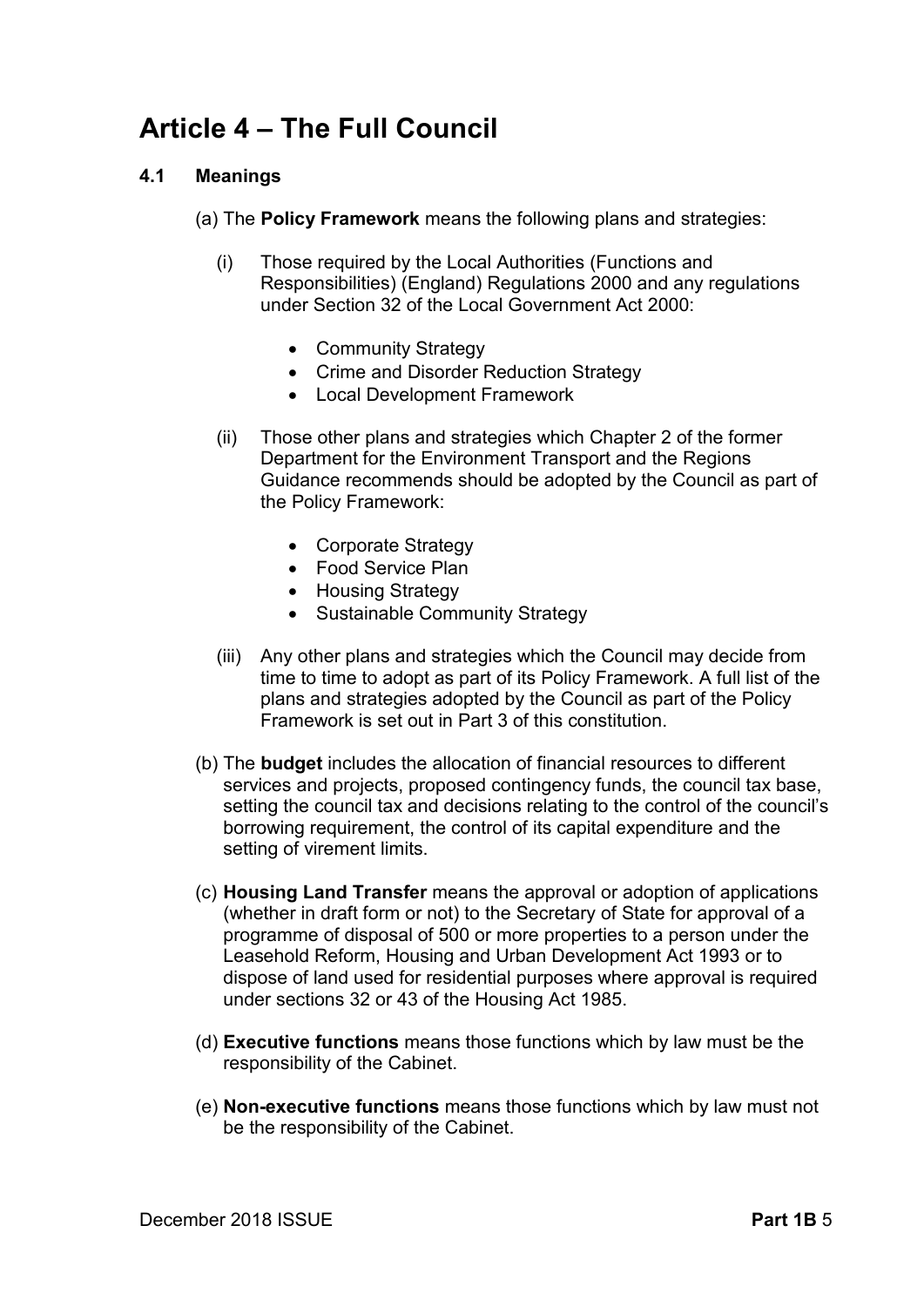(f) **Local choice functions** means those functions which the council may decide to exercise itself or delegate to any part of the Council including the Cabinet. A list of local choice functions is included in Part 2 of this constitution.

### **4.2 Functions of the full Council**

Only the Council will exercise the following functions:

- (a) Adopting and changing the constitution.
- (b) Approving or adopting the policy framework, the budget and any application to the Secretary of State in respect of any housing land transfer.
- (c) Subject to the urgency procedure contained in the Access to Information Standing Orders in Part 3 of this constitution, making executive decisions which are contrary to the policy framework or executive decisions which are contrary to or not wholly in accordance with the budget.
- (d) Appointing the Leader.
- (e) In relation to functions which are not the responsibility of the Cabinet, agreeing and/or amending the terms of reference of committees, deciding on their composition and making appointments to them.
- (f) Appointing representatives to outside bodies unless the appointment is an executive function or has been delegated by the Council.
- (g) Adopting an allowances scheme under Article 2.5.
- (h) Changing the name of the area, conferring the title of honorary alderman or freedom of the borough.
- (i) Confirming the appointment of the Head of Paid Service.
- (j) Making, amending, revoking, re-enacting or adopting bylaws and promoting or opposing the making of local legislation or personal bills.
- (k) All local choice functions set out in Part 2 of this constitution which the Council decides should be undertaken by itself rather than the Cabinet or any other person.
- (l) Those matters relating to elections and electoral registrations set out in Part 2 of this constitution.

(m) All other matters which, by law, must be reserved to Council.

The responsibilities of full Council may change from time to time and are set out in detail in Part 2 of this constitution.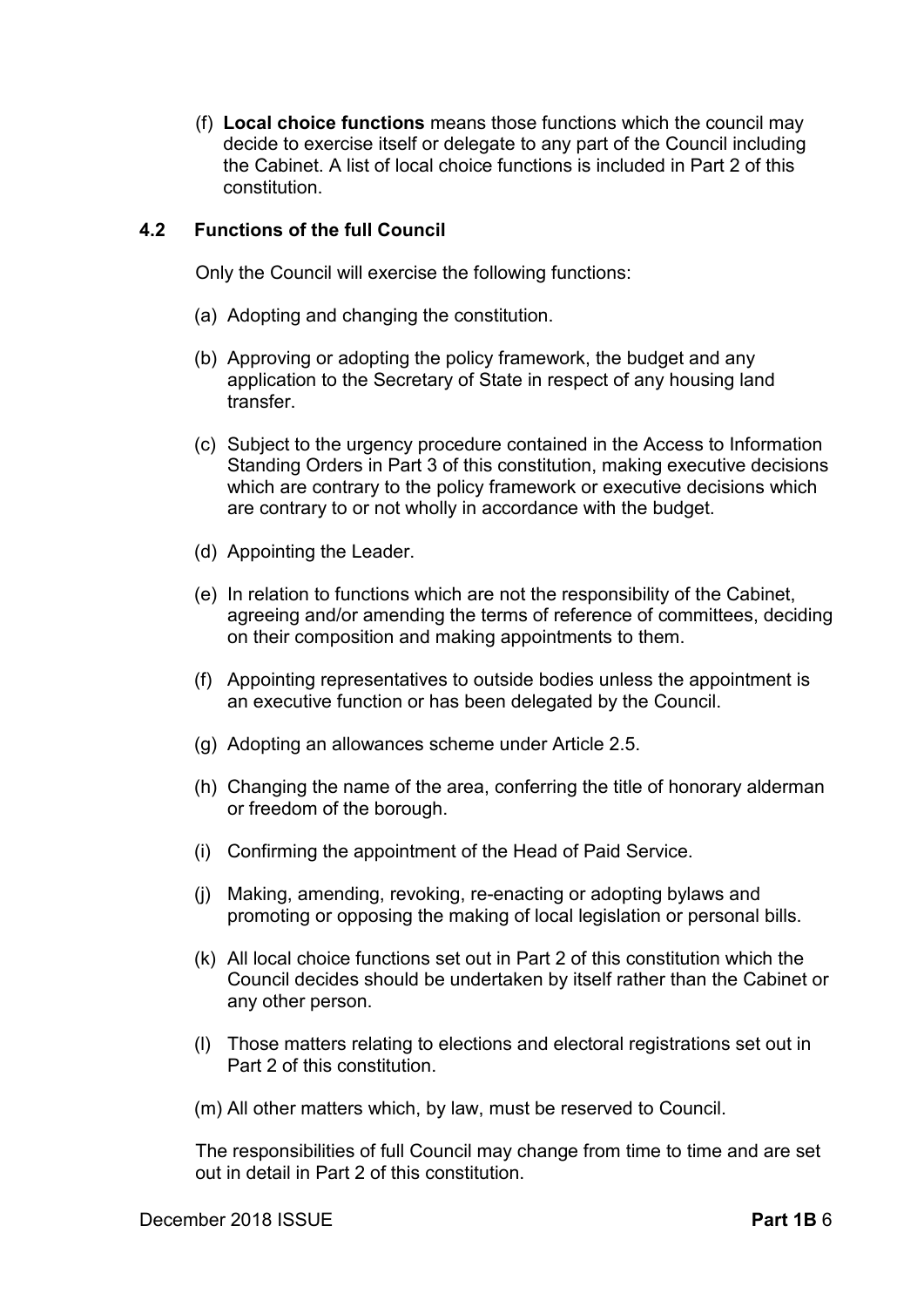### **4.3 Council meetings**

There are three types of Council meeting:

- The annual meeting
- Ordinary meetings
- Extraordinary meetings

These meetings will be conducted in accordance with the Council Standing Orders in Part 3 of this constitution.

# **Article 5 – Chairing the Council**

### **5.1 Role and function of the Mayor**

The Mayor will be elected by the Council annually**.** The Mayor and, in his or her absence, the Deputy Mayor, will have the following roles and functions:

- (a) To uphold and promote the purposes of the constitution, and to interpret the constitution when necessary.
- (b) To preside over meetings of the Council so that its business can be carried out efficiently and with regard to the rights of councillors and the interests of the community.
- (c) To ensure that the Council meeting is a forum for the debate of matters of concern to the local community and the place at which councillors who are not on the Cabinet are able to hold the Cabinet to account.
- (d) To promote public involvement in the council's activities.
- (e) To be the conscience of the council.
- (f) To attend such civic and ceremonial functions as the Council and he or she determines appropriate.

# **Article 6 – Overview and scrutiny committees**

#### **6.1 Terms of reference**

The Council shall appoint overview and scrutiny committees which, collectively, will cover all the functions of the council.

The Council has appointed two overview and scrutiny committees called Brooke Overview and Scrutiny Committee and Whittle Overview and Scrutiny Committee. They have no fixed terms of reference and their chairmen and vice-chairmen jointly have responsibility for determining an overview and scrutiny work programme and for allocating work to the committees – including the determination of call-ins and motions referred by Council –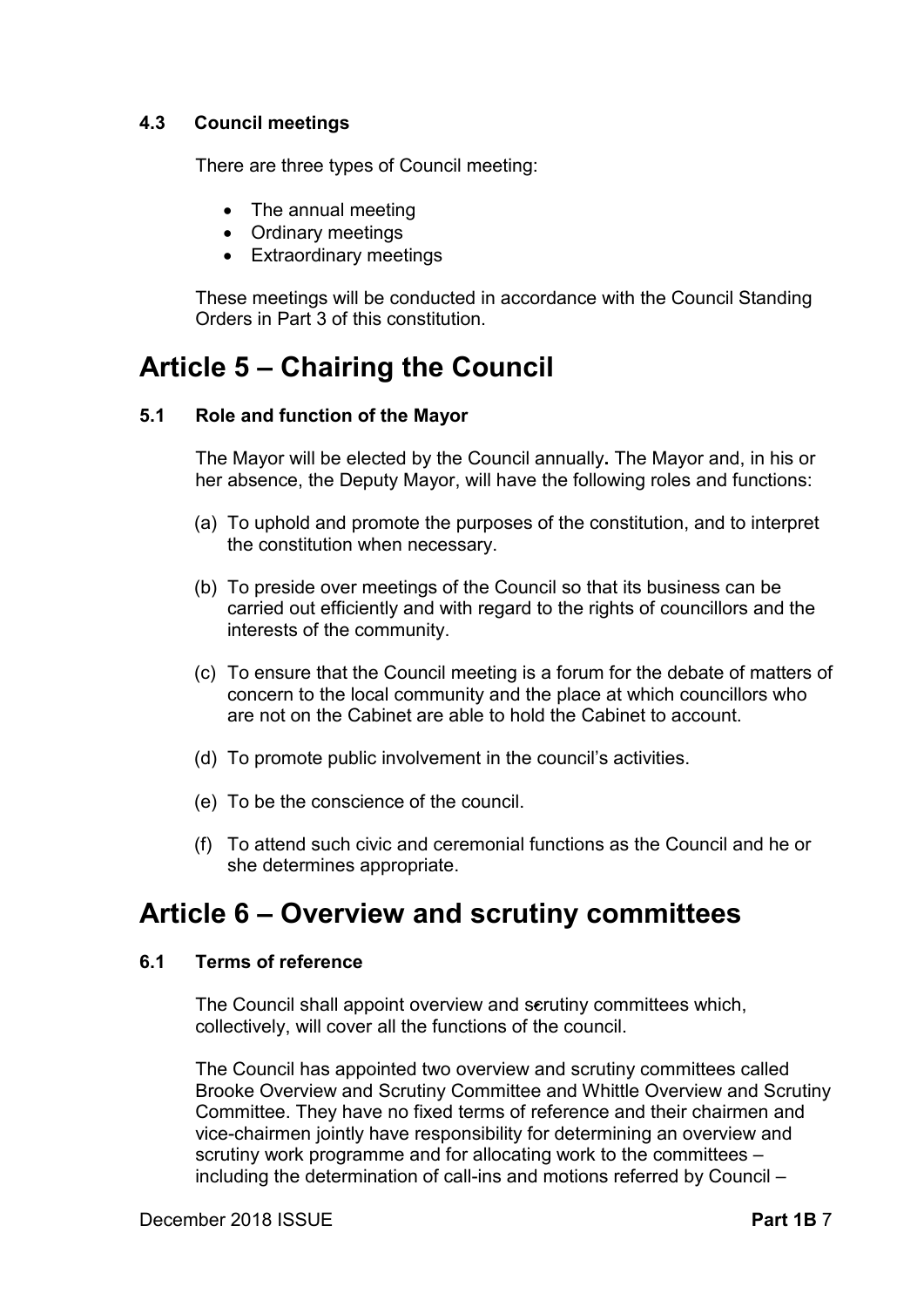on the basis of workload and officer guidance. In any instances where the chairmen and vice-chairmen are unable to come to a consensual agreement, the Executive Director will decide where the work should be placed, based on capacity and best fit.

The Council may from time to time change the number and terms of reference of the committees.

### **6.2 Form and composition**

- (a) The membership of each overview and scrutiny committee shall reflect the political composition of the Council.
- (b) The two overview and scrutiny committees shall each comprise nine nonexecutive councillors.

### **6.3 General role**

Within their terms of reference, overview and scrutiny committees will:

- (a) review and scrutinise decisions made or actions taken in connection with the discharge of any of the council's functions;
- (b) make reports and/or recommendations to the Cabinet and/or the full Council and/or any policy, joint or area committee in connection with the discharge of any functions;
- (c) consider any matter affecting the area or its inhabitants;
- (d) exercise the right to call-in, for reconsideration, decisions made but not yet implemented by the Cabinet or area committees; and
- (e) consider matters referred to them in accordance with the protocol on the Councillor Call for Action.

### **6.4 Specific functions**

### (a) **Policy development and review**

Scrutiny committees may:

- (i) assist the Council and the Cabinet in the development of its budget and policy framework by in-depth analysis of policy issues;
- (ii) conduct research, community and other consultation in the analysis of policy issues and possible options;
- (iii) consider and implement mechanisms to encourage and enhance community participation in the development of policy options;
- (iv) question members of the Cabinet, Executive Director, service heads and other senior managers, about their views on issues and proposals affecting the area; and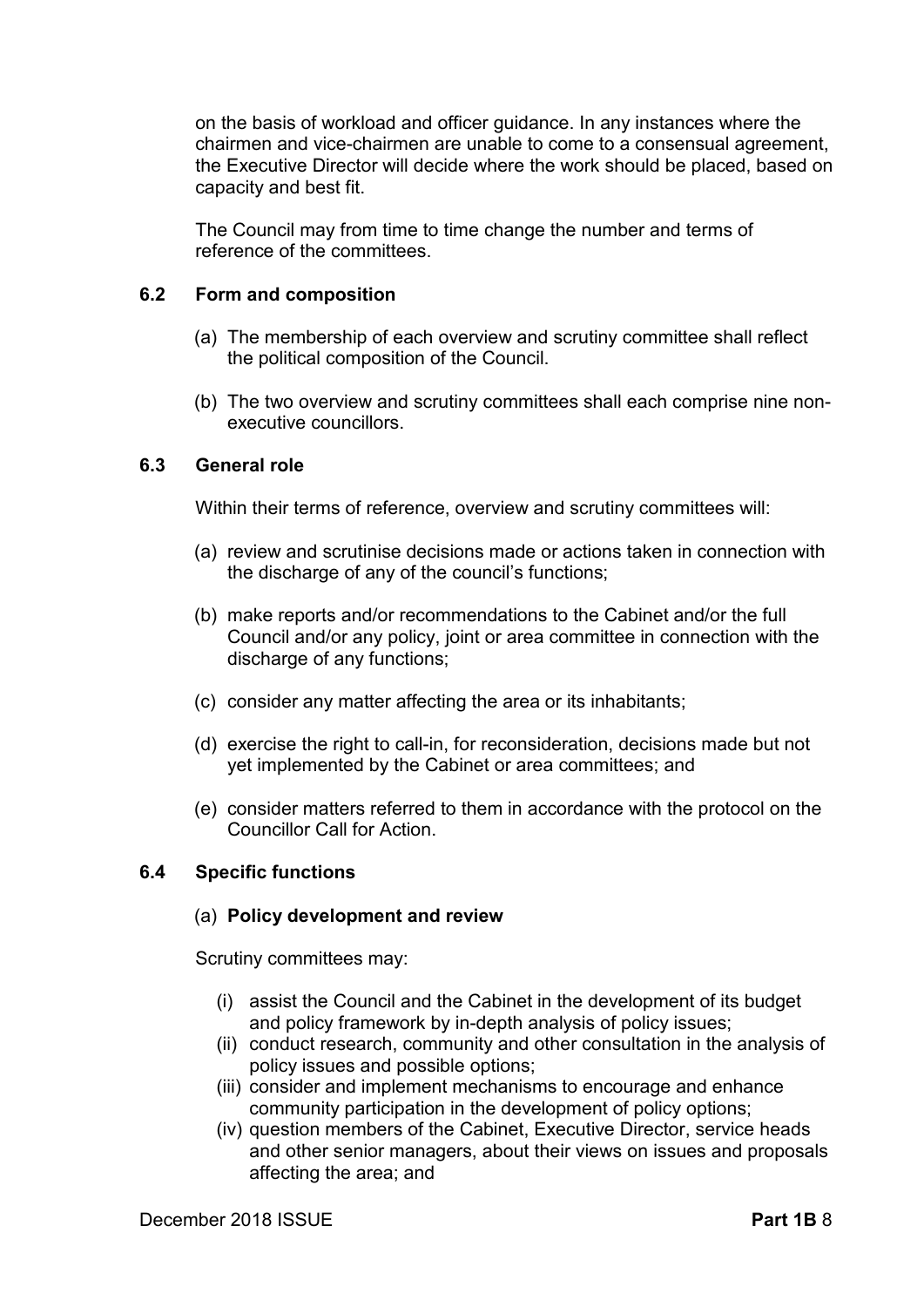(v) liaise with other external organisations operating in the area, whether national, regional or local, to ensure that the interests of local people are enhanced by collaborative working.

# (b) **Scrutiny**

Scrutiny committees may:

- (i) review and scrutinise the decisions made by and the performance of the Cabinet and council officers both in relation to individual decisions and over time;
- (ii) review and scrutinise the performance of the council in relation to its policy objectives, performance targets or particular service areas;
- (iii) question members of the Cabinet and the Executive Director, service heads, and anyone reporting direct to a head of service, about their decisions and performance, whether generally in comparison with service plans and targets over a period of time, or in relation to particular decisions, initiatives or projects;
- (iv) make recommendations to the Cabinet or Council arising from the outcome of the scrutiny process;
- (v) review and scrutinise the performance of other public bodies in the area and invite reports from them by requesting them to address the overview and scrutiny committee and local people about their activities and performance; and
- (vi) question and gather evidence from any person (with their consent).

# (c) **Finance**

Overview and scrutiny committees may exercise overall responsibility for the finances made available to them.

### (d) **Annual report**

Overview and scrutiny committees must, if so required by the full Council, report annually to full Council on their workings and make recommendations for future work programmes and amended working methods if appropriate.

### **6.5 Proceedings of overview and scrutiny committees**

Overview and scrutiny committees will conduct their proceedings in accordance with the Council Standing Orders set out in Part 3 of this constitution and the Overview and Scrutiny Standing Orders set out in Part 3 of this constitution respectively.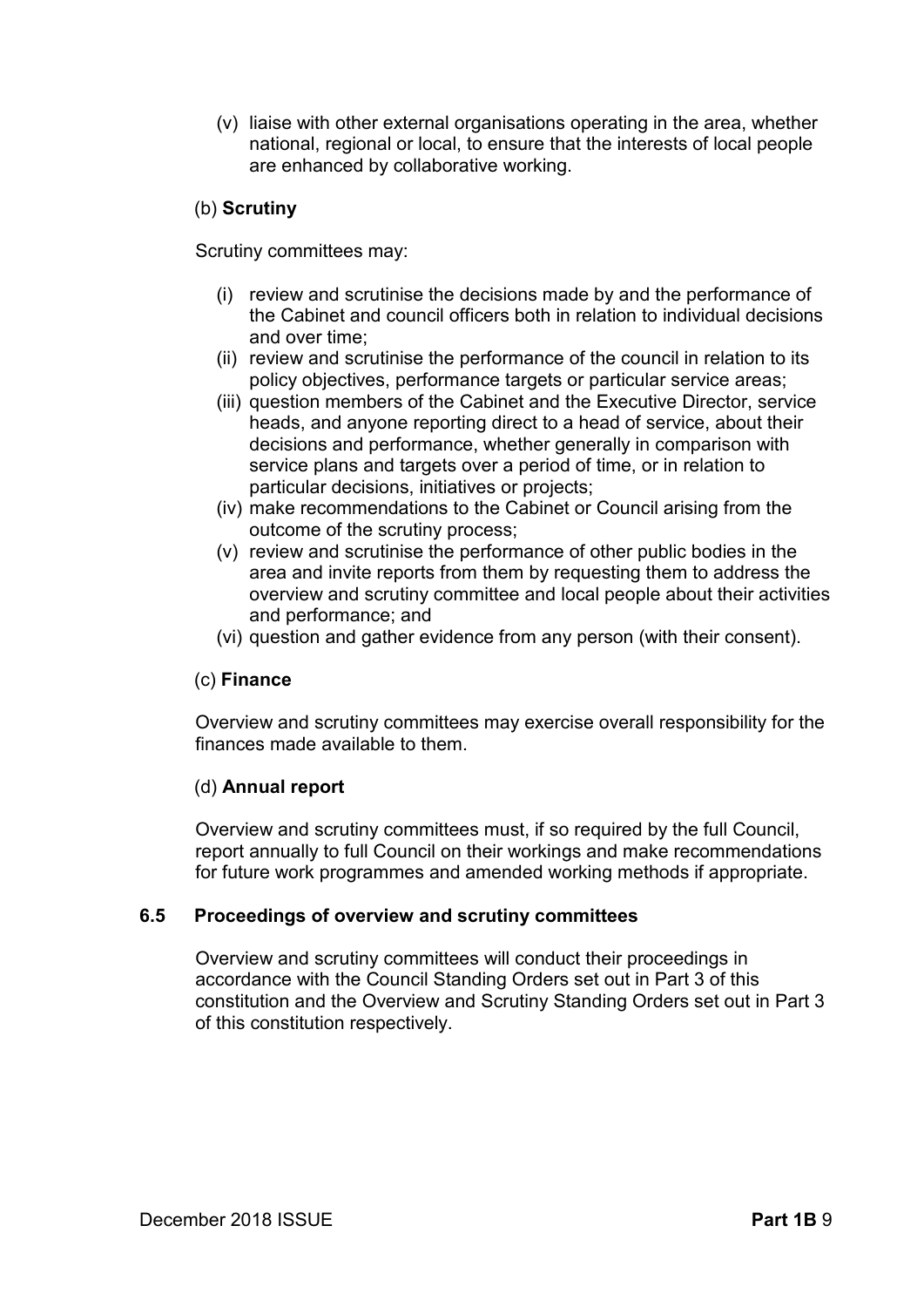# **Article 7 – The Cabinet**

### **7.1 Role**

The Cabinet will carry out all of the local authority's functions which are not the responsibility of any other part of the local authority, whether by law or under this constitution.

### **7.2 Form and composition**

The Cabinet will consist of the Leader together with at least two, but no more than nine, councillors including a Deputy Leader appointed to the Cabinet by the Leader.

### **7.3 The Leader**

The Leader will be a councillor elected to the position of Leader by the Council. The Leader will hold office until the day of the first post-election annual meeting following his or her election as Leader unless:

- he or she resigns from the office or otherwise ceases to be a councillor before the next election; or
- he or she is removed from office by resolution of the Council or in the event of a change in the overall political control of the council.

### **7.4 Other Cabinet members**

Other Cabinet members must be members of the Council appointed to the Cabinet by the Leader. They hold office until:

- they resign from office; or
- they are no longer councillors; or
- they are removed from office by the Leader, who must give written notice of any removal to the Monitoring Officer. The removal will take effect two clear working days after receipt of the notice by the Monitoring Officer.

### **7.5 Deputy Leader**

- 7.5.1 The Leader will appoint a Cabinet member to the position of Deputy Leader. The Deputy Leader will hold office until the Leader leaves office unless:
	- he or she resigns from office;
	- he or she is no longer a councillor; or
	- he or she is removed from office by the Leader, who must give the Monitoring Officer written notice of any removal. The removal will take effect two clear working days after receipt of the notice by the Monitoring Officer.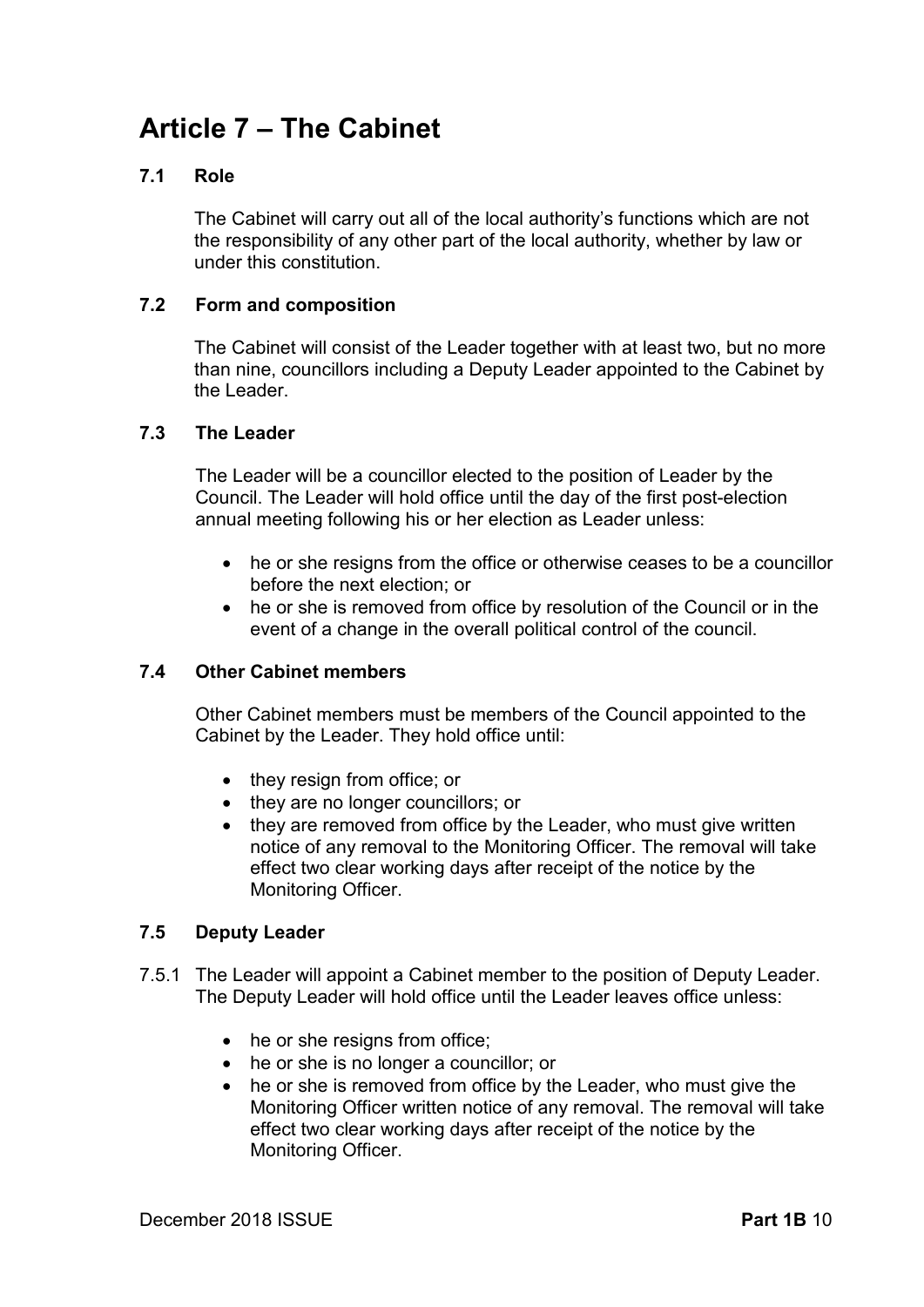- 7.5.2 If the office of Deputy Leader becomes vacant, the Leader must appoint a new Deputy Leader.
- 7.5.3 If the Leader is unable to act or the office of Leader is vacant, the Deputy Leader must act in his or her place. If the Deputy Leader is unable to act or the office is vacant, the Cabinet must act in the Leader's place or arrange for a member of the Cabinet to do so.

### **7.6 Proceedings of the Cabinet**

Proceedings of the Cabinet shall take place in accordance with the Cabinet Standing Orders set out in Part 3 of this constitution.

# **Article 8 – Regulatory committees**

### **8.1 Regulatory committees**

- 8.1.1 The Council will appoint the committees set out in Part 2 of this constitution. The seats on the committees will be allocated proportionately to the representation of political groups and individual councillors on the Council and shall not include any members of the Cabinet.
- 8.1.2 The responsibilities of the committees are set out in Part 2 of this constitution. The Council may change their responsibilities from time to time.
- 8.1.3 The committees will conduct their proceedings in accordance with the Council Standing Orders set out in Part 3 of this constitution.

# **Article 9 – The Audit and Ethics Committee**

### **9.1 Audit and Ethics Committee**

The Council will establish an Audit and Ethics Committee. The Audit and Ethics Committee will conduct its proceedings in accordance with the Council Standing Orders set out in Part 3 of the constitution.

#### **9.2 Composition**

#### (a) **Membership**

The Audit and Ethics Committee will be composed of:

- (i) four councillors who are independent of the executive and scrutiny functions; and
- (ii) two persons who are not councillors or officers of the council or any other body having an audit committee (independent members).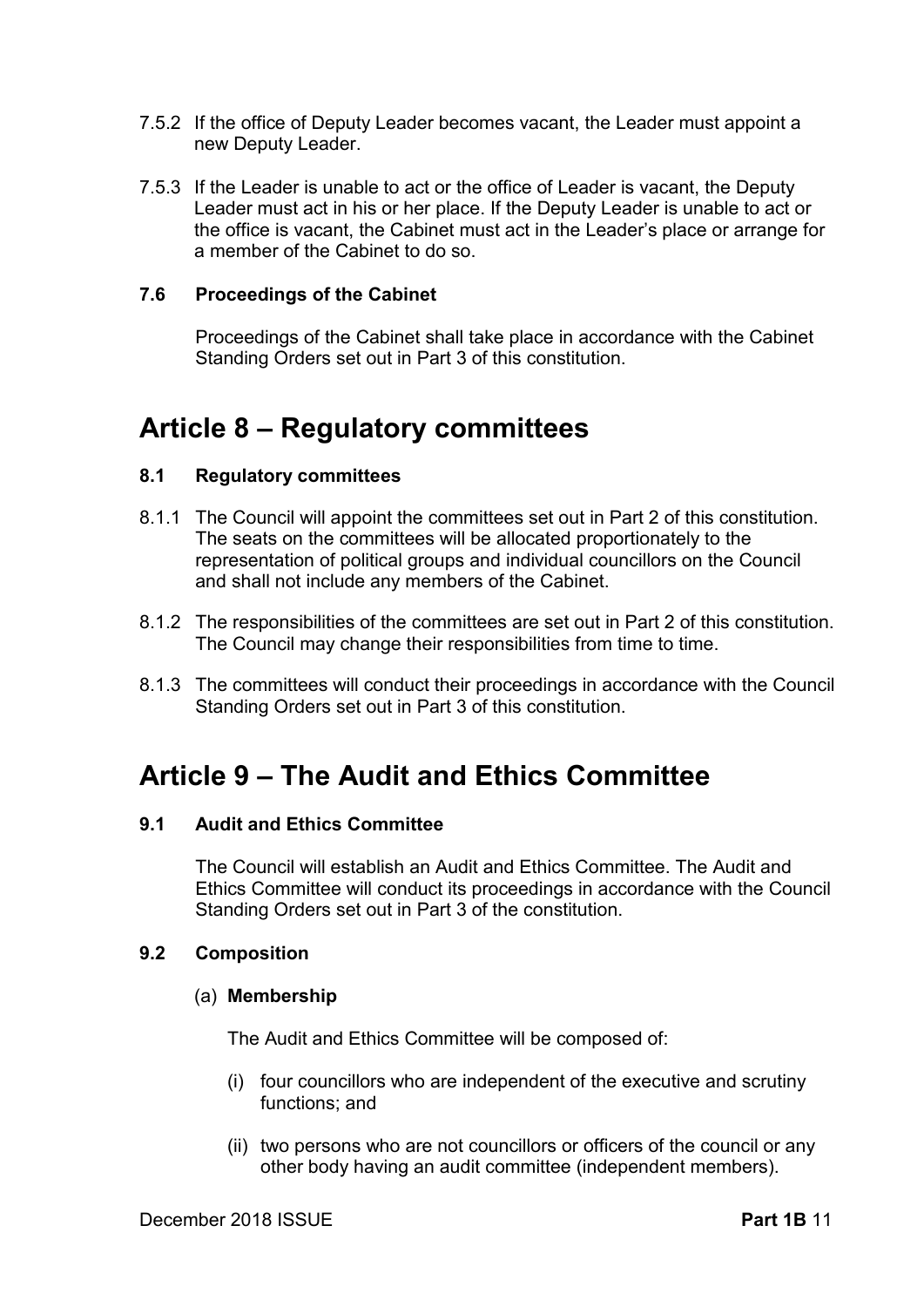- (b) **Voting rights**. Independent members will be entitled to vote at meetings.
- (c) **Chairing the committee**. The independent members of the committee will act as Chairman and Vice-Chairman of the committee.
- (d) **Rights of independent members**. Independent members shall have the same rights and duties under this constitution as are enjoyed by borough councillors.
- (e) **Substitute members**. Where an elected member of the committee is unable to attend a meeting, he or she can nominate a named substitute elected member to attend.

Named substitute elected members, reflecting the political composition of the committee, will be independent of the executive and scrutiny functions and appointed by full Council. They will be required to undertake relevant training and have the same powers and duties as the ordinary member.

### **9.3 Roles and purposes of the committee**

The Audit and Ethics Committee will have the following roles and purposes:

- (a) To provide independent assurance of the adequacy of the risk management framework and the associated internal control environment.
- (b) To provide independent scrutiny of the council's financial and nonfinancial performance, to the extent that it affects the council's exposure to risk and weakens the control environment.
- (c) To oversee the financial reporting process.
- (d) To review and approve the council's Annual Statement of Accounts.
- (e) To review and approve the council's Annual Governance Statement.
- (f) To oversee exemptions as defined in Contract Standing Orders in Part 3F 3.3 of this constitution.
- (g) Management of the Member Code of Conduct.
- (h) To act as the panel that will advise Council in relation to the dismissal of the Head of Paid Service, the Monitoring Officer or the Chief Financial **Officer**

### **9.4 Terms of reference**

The responsibilities of the committees are set out in Part 2 of this constitution. The Council may change their responsibilities from time to time.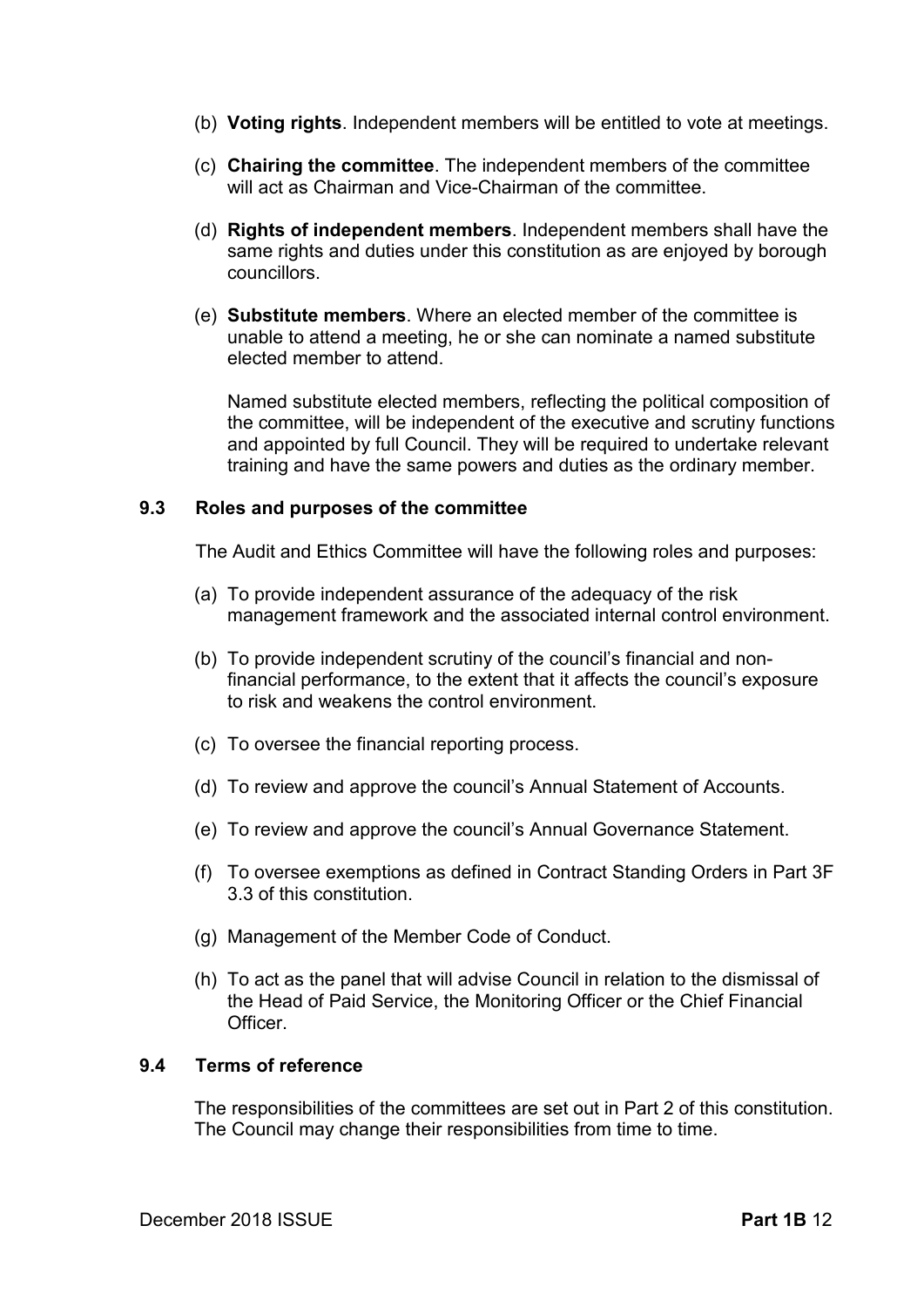The committees will conduct their proceedings in accordance with the Council Standing Orders set out in Part 3 of this constitution.

# **Article 10 – Area committees and forums**

### **10.1 Area committees**

The Council may appoint area committees as it sees fit, if it is satisfied that to do so will ensure improved service delivery in the context of best value and more efficient, transparent and accountable decision making. The Council will consult with relevant parish councils and the chairmen of relevant parish meetings when considering whether and how to establish area committees.

### **10.2 Form, composition and function**

- (a) **Area committees**. The Council may appoint area committees as may from time to time be set out in Part 2 of this constitution.
- (b) **Delegations.** The Council and the Cabinet will include details of the delegations to area committees in Part 2 of this constitution, including the functions delegated showing which are the responsibility of the Cabinet and which are not, the composition and membership of the committees, budgets and any limitations on delegation.

### **10.3 Conflicts of interest – membership of area committees and overview and scrutiny committees**

- (a) **Conflict of interest.** If an overview and scrutiny committee is scrutinising specific decisions or proposals in relation to the business of the area committee of which the councillor concerned is a member, then the councillor may not speak or vote at the overview and scrutiny committee meeting unless a dispensation to do so is given by the Audit and Ethics Committee.
- (b) **General policy reviews.** Where the overview and scrutiny committee is reviewing policy generally the member must declare his/her interest before the relevant agenda item is reached, but need not withdraw.

### **10.4 Area committees – access to information**

Area committees will comply with the access to information standing orders in Part 3 of this constitution.

Agendas and notices for area committee meetings which deal with both functions of the Cabinet and functions which are not the responsibility of the Cabinet will state clearly which items are which.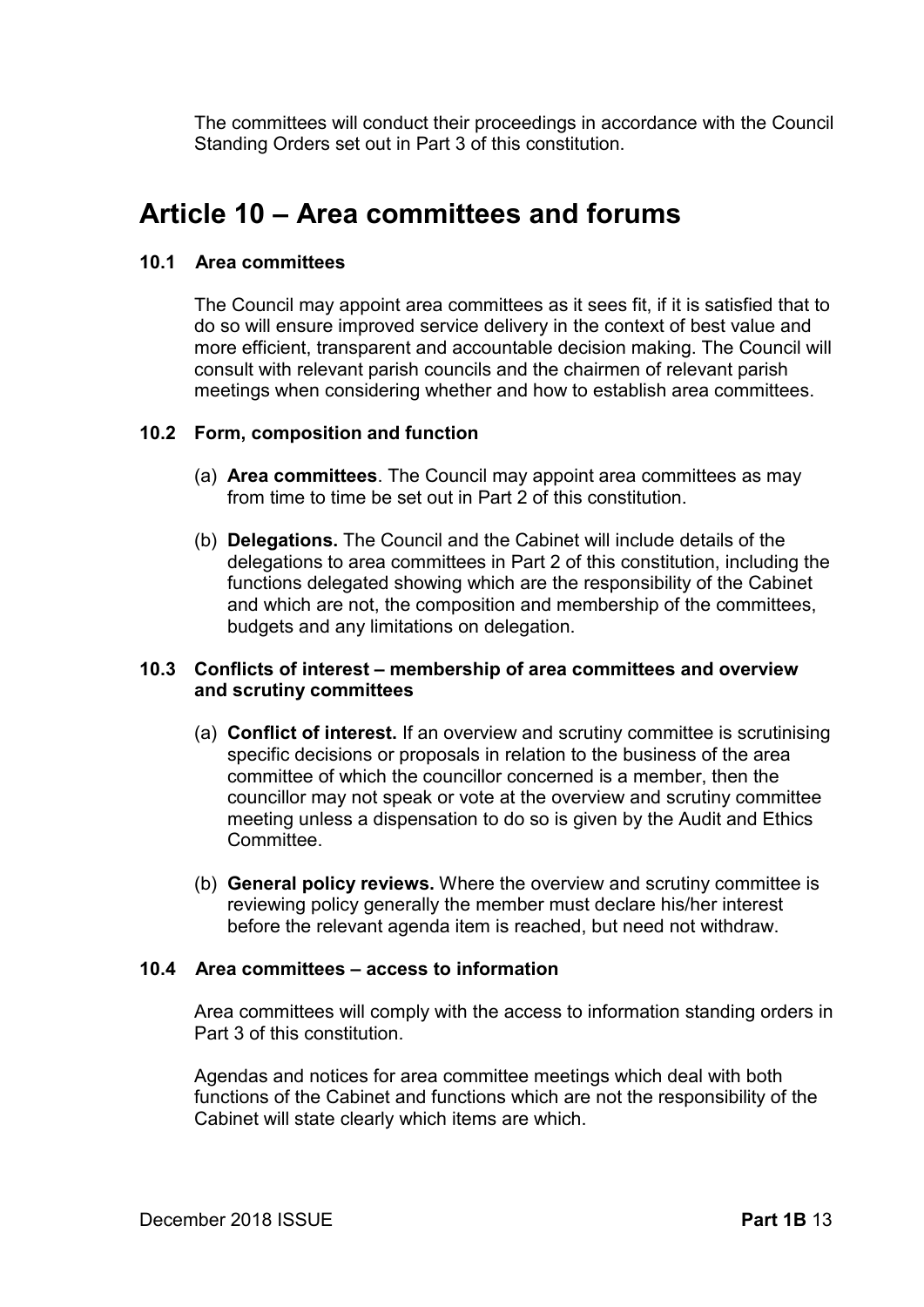### **10.5 Cabinet members on area committees**

A member of the Cabinet may serve on an area committee if otherwise eligible to do so as a councillor.

# **Article 11 – Joint arrangements**

### **11.1 Arrangements to promote wellbeing**

The Cabinet, in order to promote the economic, social or environmental wellbeing of its area, may:

- (a) enter into arrangements or agreements with any person or body;
- (b) co-operate with, or facilitate or co-ordinate the activities of, any person or body; and
- (c) exercise on behalf of that person or body any functions of that person or body.

### **11.2 Joint arrangements**

- (a) The Council may establish joint arrangements with one or more local authorities and/or their executives to exercise functions which are not executive functions in any of the participating authorities or advise the Council. Such arrangements may involve the appointment of a joint committee with these other local authorities.
- (b) The Cabinet may establish joint arrangements with one or more local authorities to exercise functions which are executive functions. Such arrangements may involve the appointment of joint committees with these other local authorities.
- (c) Except as set out below, the Cabinet may only appoint Cabinet members to a joint committee and those members need not reflect the political composition of the local authority as a whole.
- (d) The Cabinet may appoint members to a joint committee from outside the Cabinet if the joint committee has functions for only part of the area of the authority, and that area is smaller than two-fifths of the authority by area or population. In such cases, the Cabinet may appoint to the joint committee any councillor who is a member for a ward which is wholly or partly contained within the area. The political balance requirements do not apply to such appointments.
- (e) Details of any joint arrangements including any delegations to joint committees will be found in Part 2 of this constitution.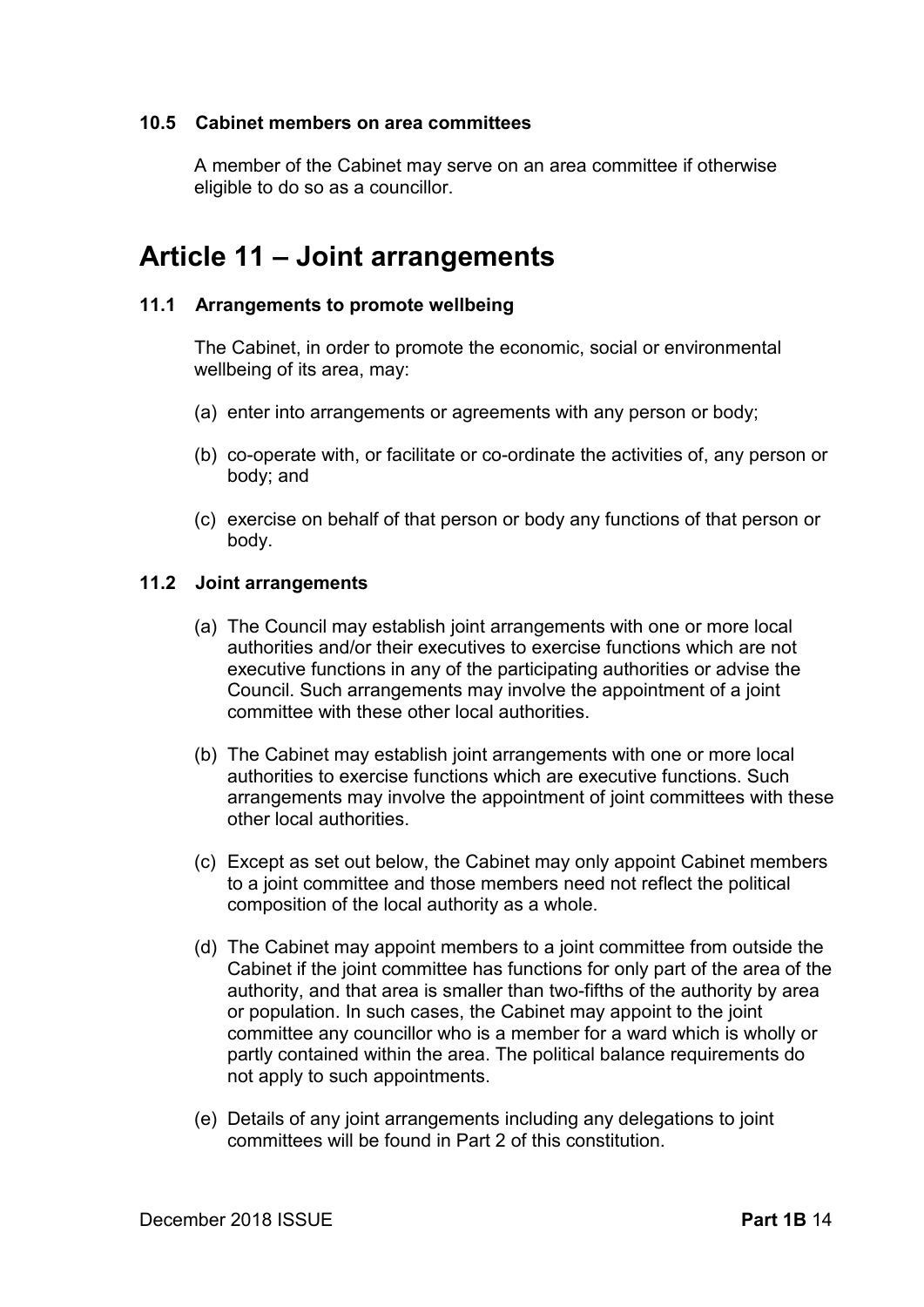### **11.3 Access to information**

- (a) If all the members of a joint committee are members of the Executive in each of the participating authorities, then its access to information regime is the same as that applied to the executives by regulations under sections 22 and 105 of the Local Government Act 2000.
- (b) If the joint committee contains members who are not on the executive of any participating authority, then the access to information rules in Part VA of the Local Government Act 1972 will apply.

### **11.4 Delegation to and from other local authorities**

- (a) The Council may delegate non-executive functions to another local authority or, in certain circumstances, the executive of another local authority.
- (b) The Cabinet may delegate executive functions to another local authority or the executive of another local authority in certain circumstances.
- (c) The decision whether or not to accept such a delegation from another local authority shall be reserved to the full Council meeting.

### **11.5 Contracting out**

The Council (for functions which are not executive functions) and the Cabinet (for executive functions*)* may contract out to another body or organisation functions which may be exercised by an officer and which are subject to an order under section 70 of the Deregulation and Contracting Out Act 1994, or under contracting arrangements where the contractor acts as the council's agent under usual contracting principles, provided there is no delegation of the Council's discretionary decision making.

# **Article 12 – Officers**

### **12.1 Management structure**

- (a) **General.** The full Council may employ such staff (referred to as officers) as it considers necessary to carry out its functions. The appointment of officers cannot be the responsibility of the Cabinet.
- (b) **Chief Officers.** The full Council will be responsible for confirming the appointment of directors in accordance with the Officer Employment Standing Orders in Part 3 of this constitution.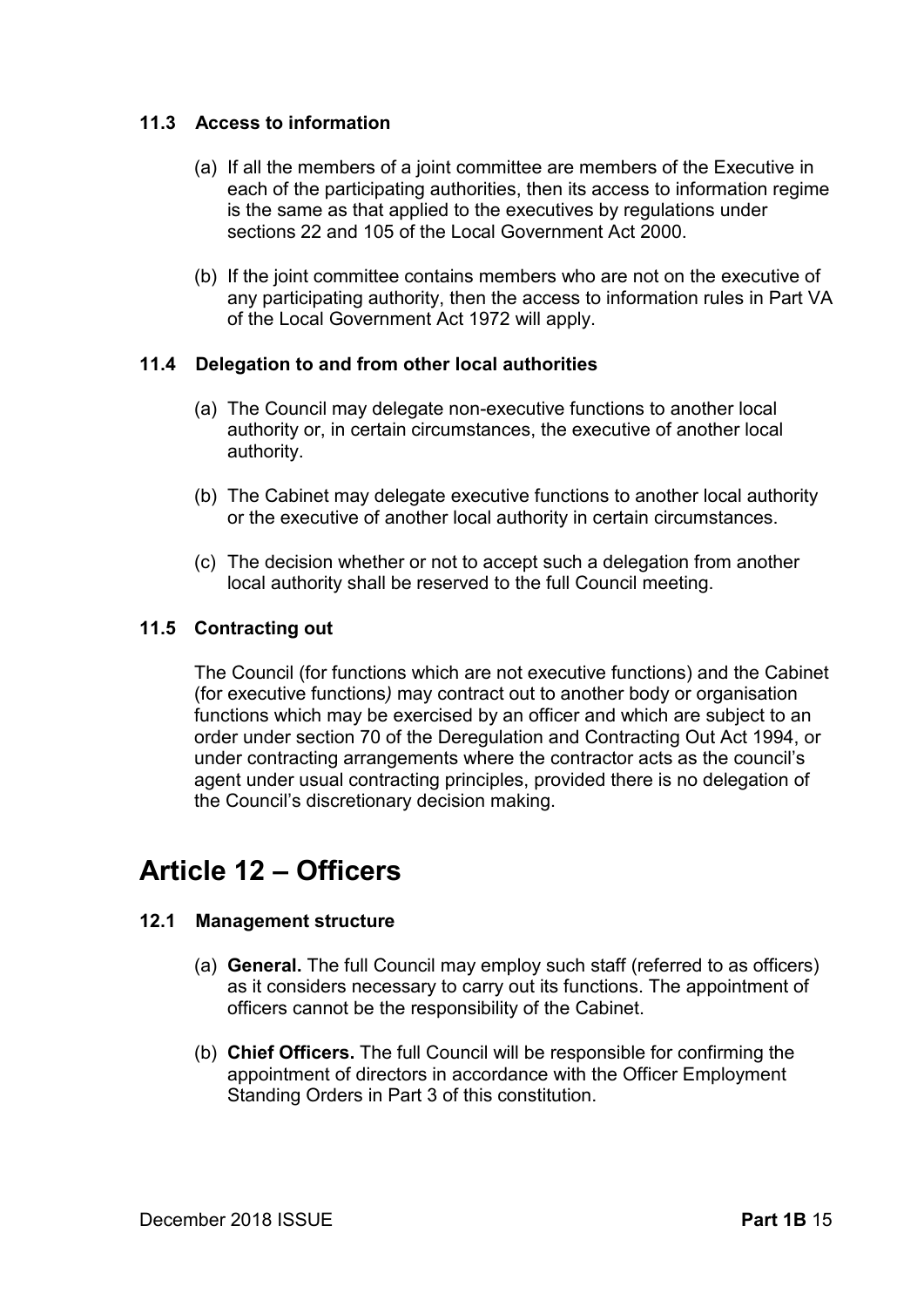(c) **Head of Paid Service, Monitoring Officer and Chief Financial Officer**. The Council will designate the following posts as shown:

| <b>Post</b>                                                | <b>Designation</b>             |
|------------------------------------------------------------|--------------------------------|
| <b>Executive Director</b>                                  | <b>Head of Paid Service</b>    |
| Legal, Democratic and Electoral<br><b>Services Manager</b> | <b>Monitoring Officer</b>      |
| <b>Head of Corporate Resources</b>                         | <b>Chief Financial Officer</b> |

Such posts will have the functions described in Articles 12.2–12.4 below.

### **12.2 Functions of the Head of Paid Service**

- (a) **Corporate management.** The Head of Paid Service will be responsible for the corporate management of the council, and for ensuring the coordination of services and the provision of appropriate professional advice.
- (b) **Structure.** The Head of Paid Service will determine and publicise a description of the overall departmental structure of the council showing the management structure and deployment of officers. This is set out at Part 6 of this constitution.
- (c) **Appointment of staff.** The appointment of officers below the Chief Officer level is the responsibility of the Head of Paid Service or their nominee.
- (d) **Discharge of functions by the Council.** The Head of Paid Service will report to full Council on the manner in which the discharge of the Council's functions is coordinated, the number and grade of officers required for the discharge of functions and the organisation of officers.
- (e) **Proper officer for access to information.** The Head of Paid Service will ensure that Cabinet decisions, together with the reasons for those decisions and relevant officer reports and background papers are made publicly available as soon as possible.
- (f) **Restrictions on functions.** The Head of Paid Service must not be the Monitoring Officer but may hold the post of Chief Financial Officer if a qualified accountant.

### **12.3 Functions of the Monitoring Officer**

(a) **Maintaining the constitution.** The Monitoring Officer will maintain an upto-date version of the constitution and will ensure that it is widely available for consultation by councillors, staff and the public. The Monitoring Officer is authorised to amend the constitution to correct errors or to comply with any legal requirement or to reflect changes to the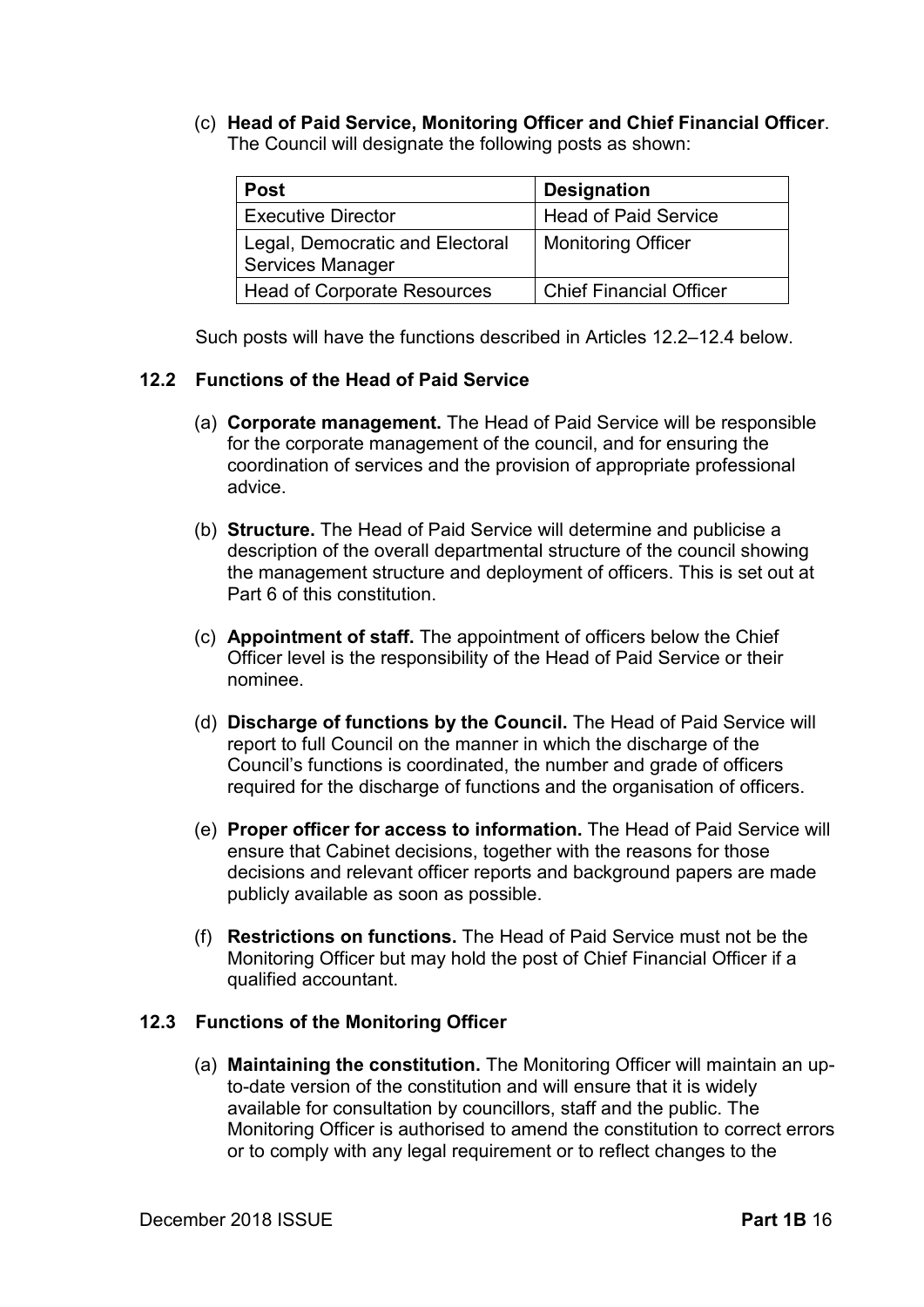council's structure. He or she will inform Council of any material changes made at the earliest opportunity.

- (b) **Ensuring lawfulness and fairness of decision making.** After consulting with the Head of Paid Service and Chief Financial Officer, the Monitoring Officer will report to the full Council or to the Cabinet in relation to an executive function if he or she considers that any proposal, decision or omission would give rise to unlawfulness or if any decision or omission has given rise to maladministration. Such a report will have the effect of stopping the proposal or decision being implemented until the report has been considered.
- (c) **Supporting the Audit and Ethics Committee.** The Monitoring Officer will contribute to the promotion and maintenance of high standards of conduct through provision of support to the Audit and Ethics Committee.
- (d) **Receiving reports.** The Monitoring Officer will receive and act on reports made by ethical standards officers and decisions of the case tribunals.
- (e) **Conducting investigations.** The Monitoring Officer will conduct investigations into matters referred by ethical standards officers and make reports or recommendations in respect of them to the Audit and Ethics Committee.
- (f) **Advising whether cabinet decisions are within the budget and policy framework.** The Monitoring Officer will advise whether decisions of the Cabinet are in accordance with the budget and policy framework.
- (g) **Providing advice.** The Monitoring Officer will provide advice to all councillors on the scope of powers and authority to take decisions, maladministration, financial impropriety, probity and budget and policy framework issues.
- (h) **Restrictions on posts.** The Monitoring Officer cannot be the Chief Financial Officer or the Head of Paid Service.
- (i) **Contributing to corporate management.** The Monitoring Officer will contribute to the corporate management of the council, in particular through the provision of advice on legal, constitutional, procedural and probity issues.

### **12.4 Functions of the Chief Financial Officer**

(a) **Ensuring lawfulness and financial prudence of decision making.**  After consulting with the Head of Paid Service and the Monitoring Officer, the Chief Financial Officer will report to the full Council or to the Cabinet in relation to an executive function and the council's external auditor if he or she considers that any proposal, decision or course of action will involve incurring unlawful expenditure, or is unlawful and is likely to cause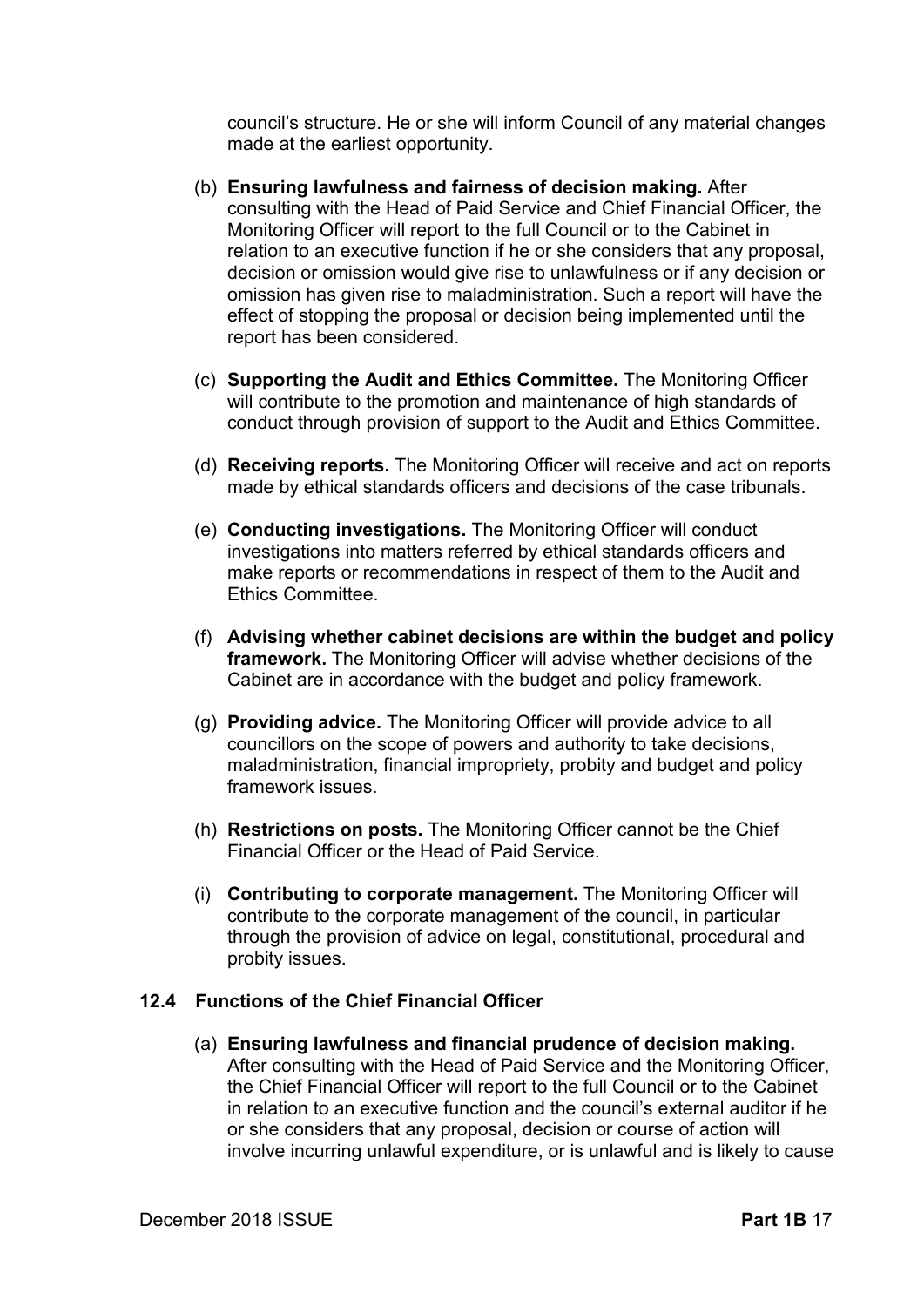a loss or deficiency or if the council is about to enter an item of account unlawfully.

- (b) **Administration of financial affairs.** The Chief Financial Officer will have responsibility for the administration of the financial affairs of the council.
- (c) **Contributing to corporate management.** The Chief Financial Officer will contribute to the corporate management of the council, in particular through the provision of professional financial advice.
- (d) **Providing advice.** The Chief Financial Officer will provide advice on financial matters, financial propriety, and the budget framework.
- (e) **Giving financial information.** The Chief Financial Officer will provide financial information to the media, members of the public and the community.

### **12.5 Further responsibilities of chief officers**

Further information about the responsibilities of chief officers in relation to financial matters are set out in Part 3 of this constitution.

#### **12.6 Duty to provide sufficient resources to the Monitoring Officer and Chief Financial Officer**

The council will provide the Monitoring Officer and Chief Financial Officer with such officers, accommodation and other resources as are in their opinion sufficient to allow their duties to be performed.

### **12.7 Conduct**

Officers will comply with the Code of Conduct for Officers and the Protocol on Councillor/Officer Relations set out in Part 4 of this constitution.

#### **12.8 Employment**

The recruitment, selection and dismissal of officers will comply with the Officer Employment Standing Orders set out in Part 3 of this constitution.

# **Article 13 – Decision Making**

#### **13.1 Responsibility for decision making**

The council will issue and keep up to date a record of what part of the council or individual has responsibility for particular types of decisions or decisions relating to particular areas or functions. This record is set out in Part 2 of this constitution.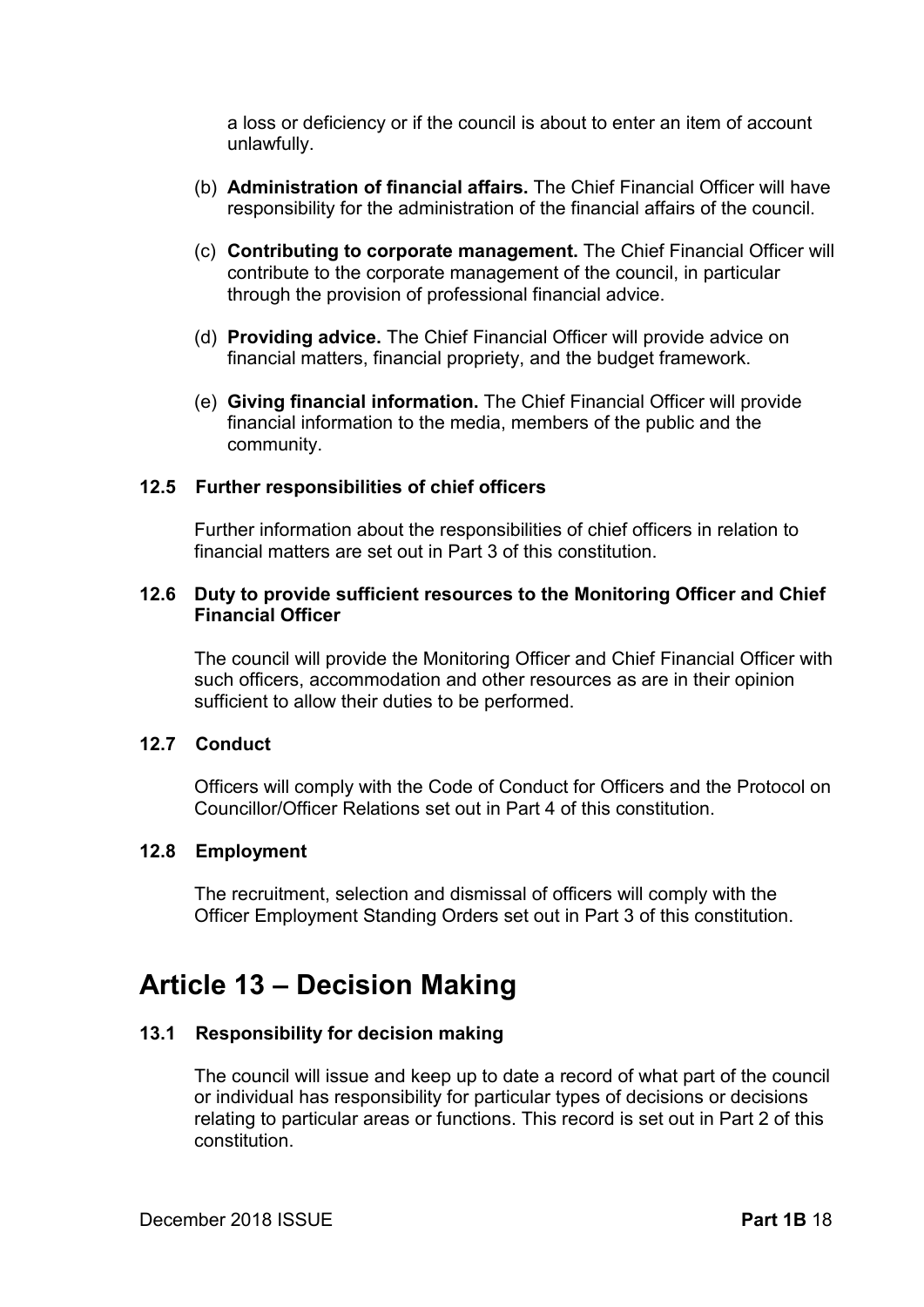### **13.2 Principles of decision making**

All decisions of the council will be made in accordance with the following principles:

- (a) Decisions will be made after due consultation with appropriate organisations and people both inside and outside the council and the taking of professional advice from officers.
- (b) All decisions will be made with respect for human rights.
- (c) There will be openness in all decision taking unless there are compelling reasons why a particular decision must be taken in private.
- (d) Decisions will be made with a clear understanding of the aims to be achieved and the desired outcome.
- (e) Decisions taken, and the actions flowing from those decisions, will be proportional to the desired outcome.
- (f) When making decisions, the decision maker will explain what options were considered and give the reasons for the decision.
- (g) All decisions will be lawful.

### **13.3 Decisions reserved to full Council**

Decisions relating to the functions listed in Article 4.2 (except those referred to in Article 4.2 (e), (f) and (k) will be made by the full Council and not delegated.

#### **13.4 Key decisions**

A key decision means a decision made in the exercise of **an executive function** by any person (including officers) or body which meets one or more of the following conditions:

(a) **The decision is likely to result in the council incurring expenditure or the making of savings in excess of £50,000. Excluded from this are all loans to banks or other financial institutions made in accordance with the Treasury Management Strategy.** 

Officers' delegated powers to make executive decisions are subject to the key decision/call-in regime where it is likely the council would incur expenditure or make savings above the threshold of £20,000.

In relation to letting contracts the key decision is the proposal to let a contract for a particular type of work. The subsequent decision to award the contract to a specific contractor will not be a key decision provided the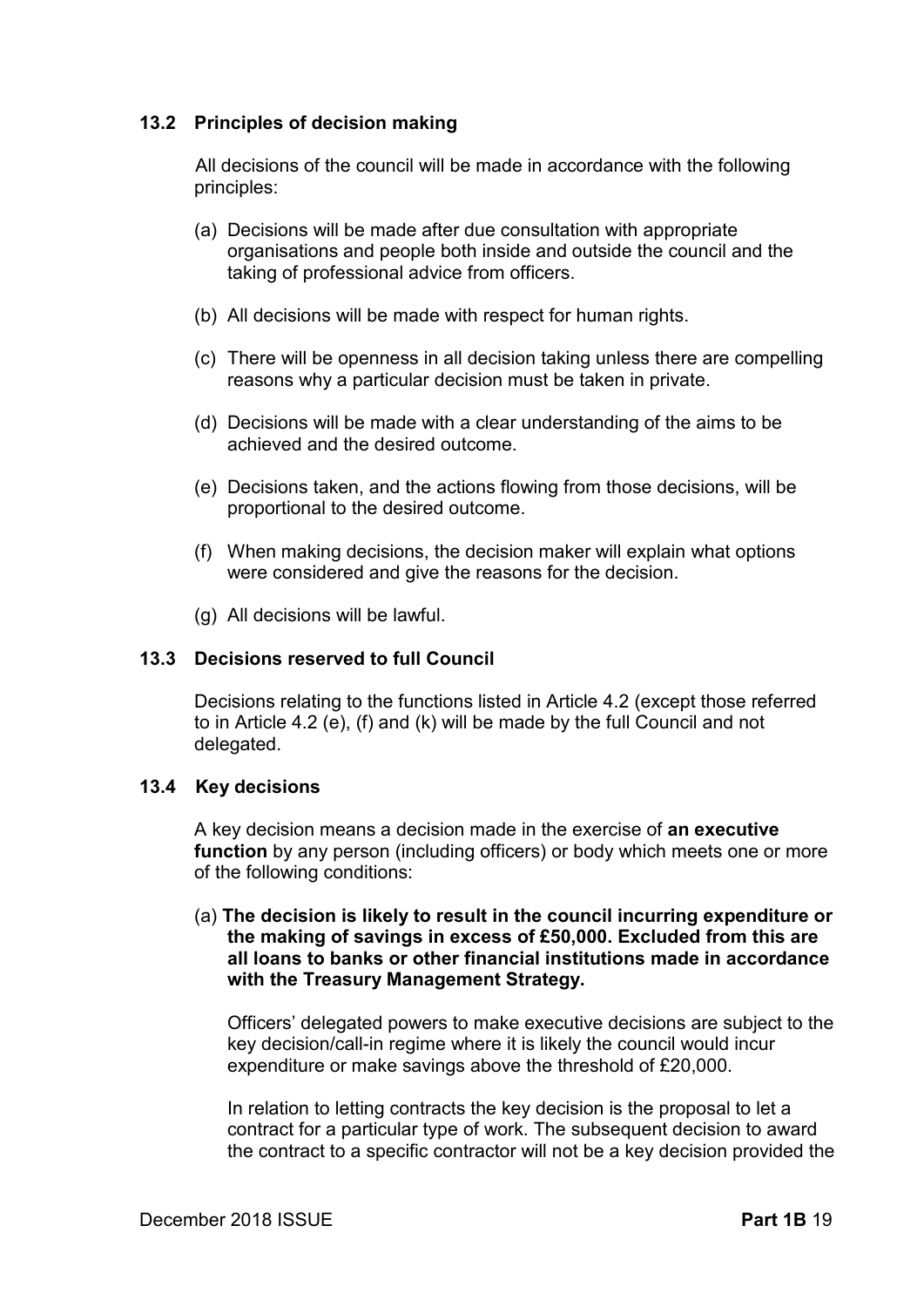value of the contract does not vary above the estimated amount by more than 10 per cent or £50,000, whichever is the lower.

### **OR**

### (b) **The decision is likely to be significant in terms of its effects on communities living or working in any ward in the borough**

In considering whether a decision is likely to be significant, a decisionmaker will need to consider the strategic nature of the decision and whether the outcome will have an impact, for better or worse on the amenity of the community or quality of service provided by the council to a significant number of people living or working in the locality affected.

In making this decision consultation should be undertaken with members whose wards might be affected.

### **OR**

### (c) **The consideration by the Cabinet of any matters which involve proposals or decisions:**

- (i) to change any plan or strategy or to include any new plan or strategy in the policy framework: or
- (ii) for the annual budget: or
- (iii) which would otherwise be contrary to or not in accordance with the policy framework or budget.

#### **A decision-taker may only make a key decision in accordance with the requirements of the Access to Information Standing Orders set out in Part 3 of this constitution.**

### **13.5 Decision making by the full Council, council bodies, councillors or officers**

The full Council, Cabinet, committees, other council bodies and officers will follow the appropriate standing orders set out in Part 3 of this constitution when considering any matter. The Council, any council body, a councillor or an officer acting as a tribunal or in a quasi-judicial manner, or determining or considering (other than for the purposes of giving advice) the civil rights and obligations or the criminal responsibility of any person, will follow a proper procedure which accords with the requirements of natural justice and the right to a fair trial contained in Article 6 of the European Convention on Human Rights.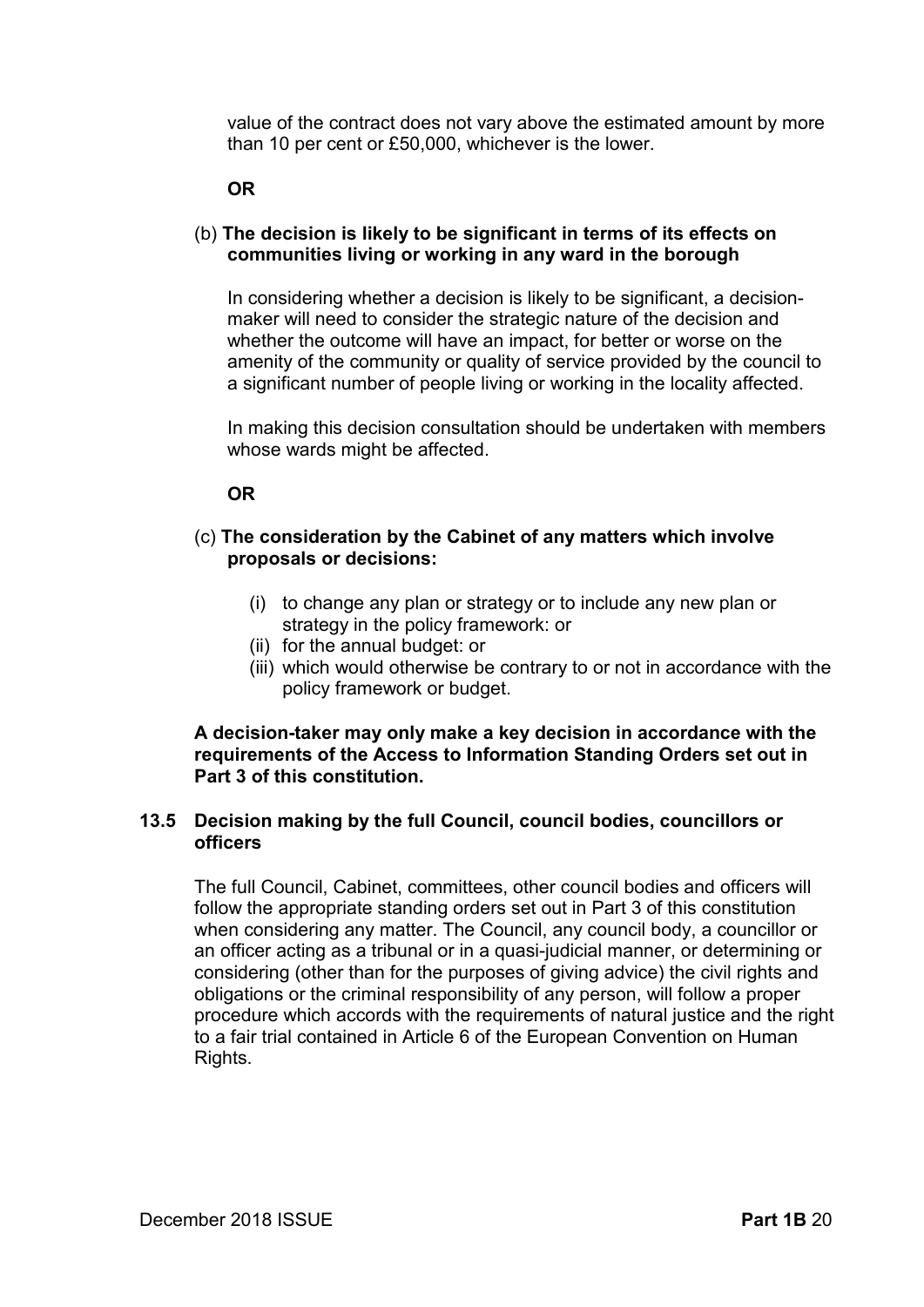# **Article 14 – Finance, contracts and legal matters**

### **14.1 Financial management**

The management of the council's financial affairs will be conducted in accordance with the Financial Standing Orders set out in Part 3 of this constitution.

### **14.2 Contracts**

Every contract made by the council will comply with the Contracts Standing Orders set out in Part 3 of this constitution.

Any contract with a value exceeding £50,000 entered into on behalf of the local authority shall be made in writing. Such contracts must be made under common seal of the Council attested by the Legal, Democratic and Electoral Services Manager.

### **14.3 Legal proceedings**

The Legal, Democratic and Electoral Services Manager is authorised to institute, defend or participate in any legal proceedings in any case where such action is necessary to give effect to decisions of the Council or in any case where the Executive Director considers that such action is necessary to protect the council's interests.

### **14.4 Authentication of documents**

Where any document is necessary to any legal procedure or proceedings on behalf of the Council, it will be signed by the Legal, Democratic and Electoral Services Manager or other person authorised by him/her, unless any enactment otherwise authorises or requires, or the Council has given requisite authority to some other person.

#### **14.5 Common Seal of the Council**

The Common Seal of the Council will be kept in a safe place in the custody of the Legal, Democratic and Electoral Services Manager. A decision of the Council, or any part of it, will be sufficient authority for sealing any document necessary to give effect to the decision.

The Common Seal will be affixed to those documents which in the opinion of the Legal, Democratic and Electoral Services Manager should be sealed. The affixing of the Common Seal will be attested by the Legal, Democratic and Electoral Services Manager or some other person authorised by him or her.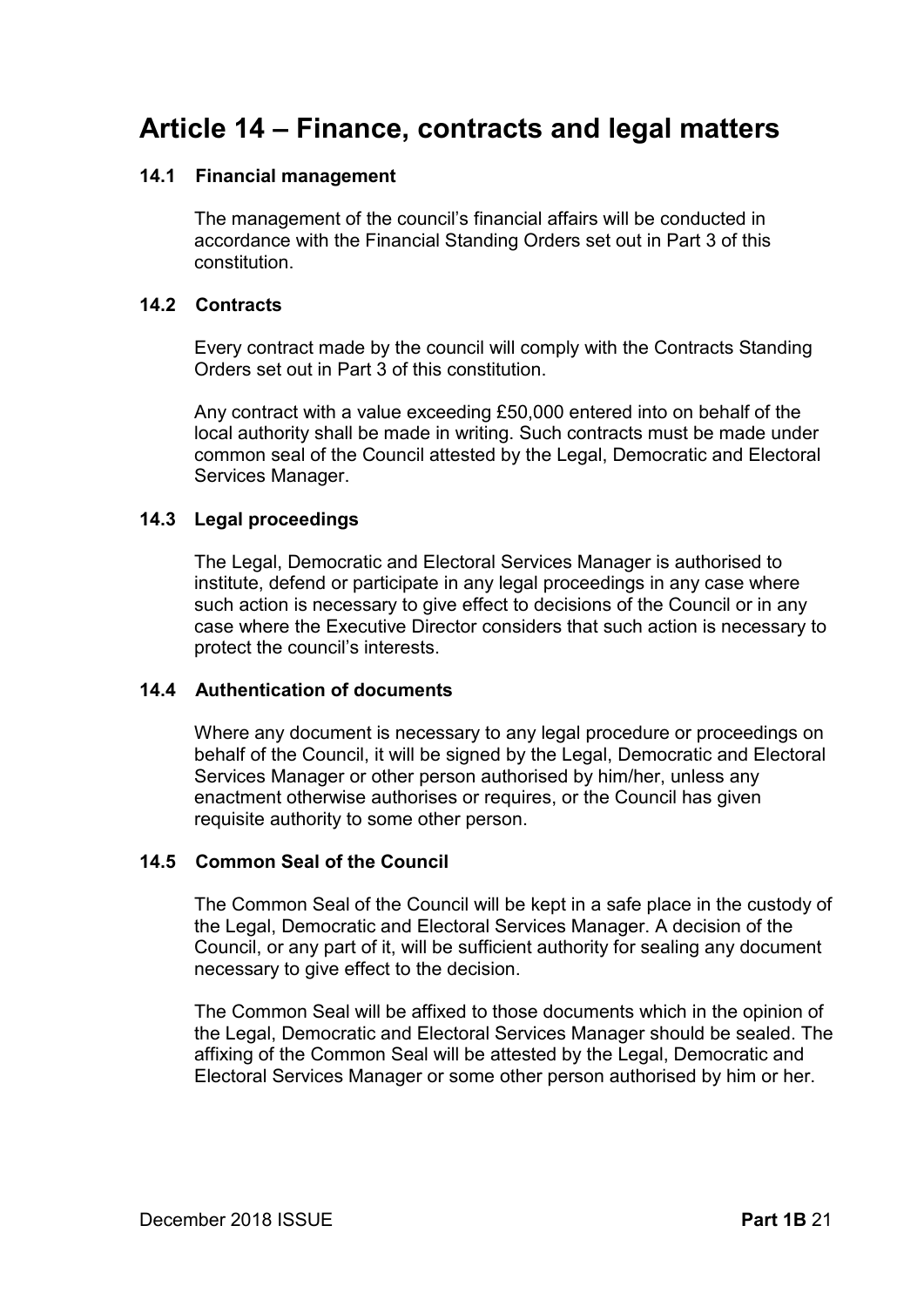# **Article 15 – Review and revision of the Constitution**

### **15.1 Duty to monitor and review the Constitution**

The Monitoring Officer will monitor and review the operation of the constitution to ensure that the aims and principles of the constitution are given full effect. The full Council may request the Monitoring Officer to prepare a report on the operation of the constitution for its consideration.

### **15.2 Changes to the Constitution**

- (a) **Approval.** Changes to the constitution, except where changes are proposed by Audit and Ethics Committee, will only be approved by the full Council after consideration of the proposal by the Monitoring Officer.
- (b) **Change from a leader and cabinet form of executive to other arrangements.** The Council must take reasonable steps to consult with the local electors and other interested persons in the area when drawing up such proposals.

# **Article 16 – Suspension, interpretation and publication of the Constitution**

### **16.1 Suspension of the Constitution**

- **(a) Limit to suspension.** The Articles of this constitution may not be suspended. The Standing Orders set out in Part 3 may be suspended by the full Council to the extent permitted within those Standing Orders and the law.
- **(b) Procedure to suspend.** A motion to suspend any standing orders will not be moved without notice unless at least one half of the whole number of councillors are present. The extent and duration of suspension will be proportionate to the result to be achieved.

### **16.2 Interpretation**

The ruling of the Mayor as to the construction or application of this constitution or as to any proceedings of the Council shall not be challenged at any meeting of the Council. Such interpretation will have regard to the purposes of this constitution contained in Article 1.

#### **16.3 Publication**

(a) The Monitoring Officer will give printed extracts of this constitution to each councillor of the authority upon delivery to him or her of that individual's declaration of acceptance of office on the councillor first being elected to the Council.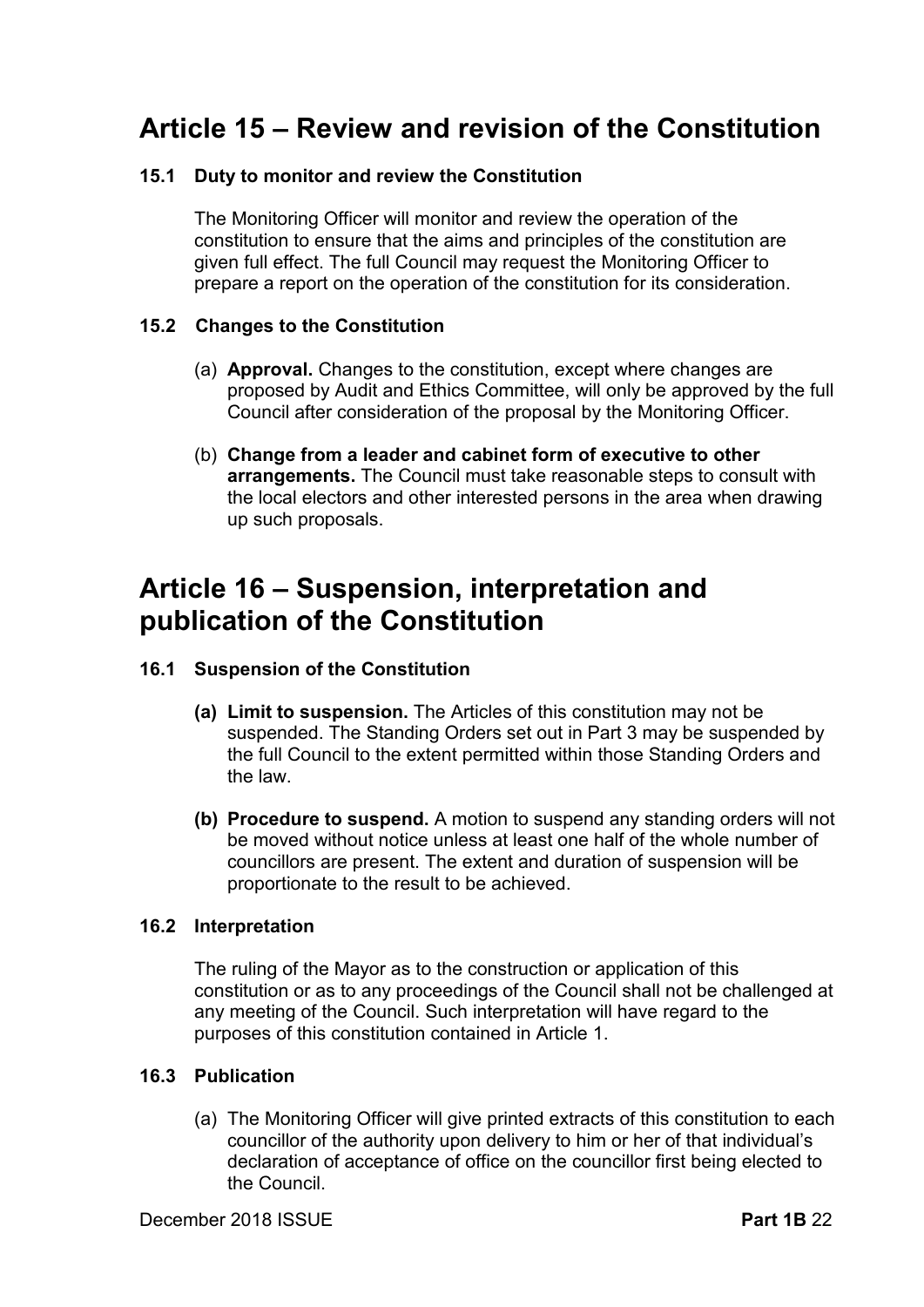- (b) The Monitoring Officer will ensure that the constitution is published on the council's website and that copies are available for inspection at council offices, libraries and other appropriate locations, and can be purchased by members of the local press and the public on payment of a reasonable fee.
- (c) The Monitoring Officer will ensure that the summary of the constitution is made widely available within the area and is updated as necessary.